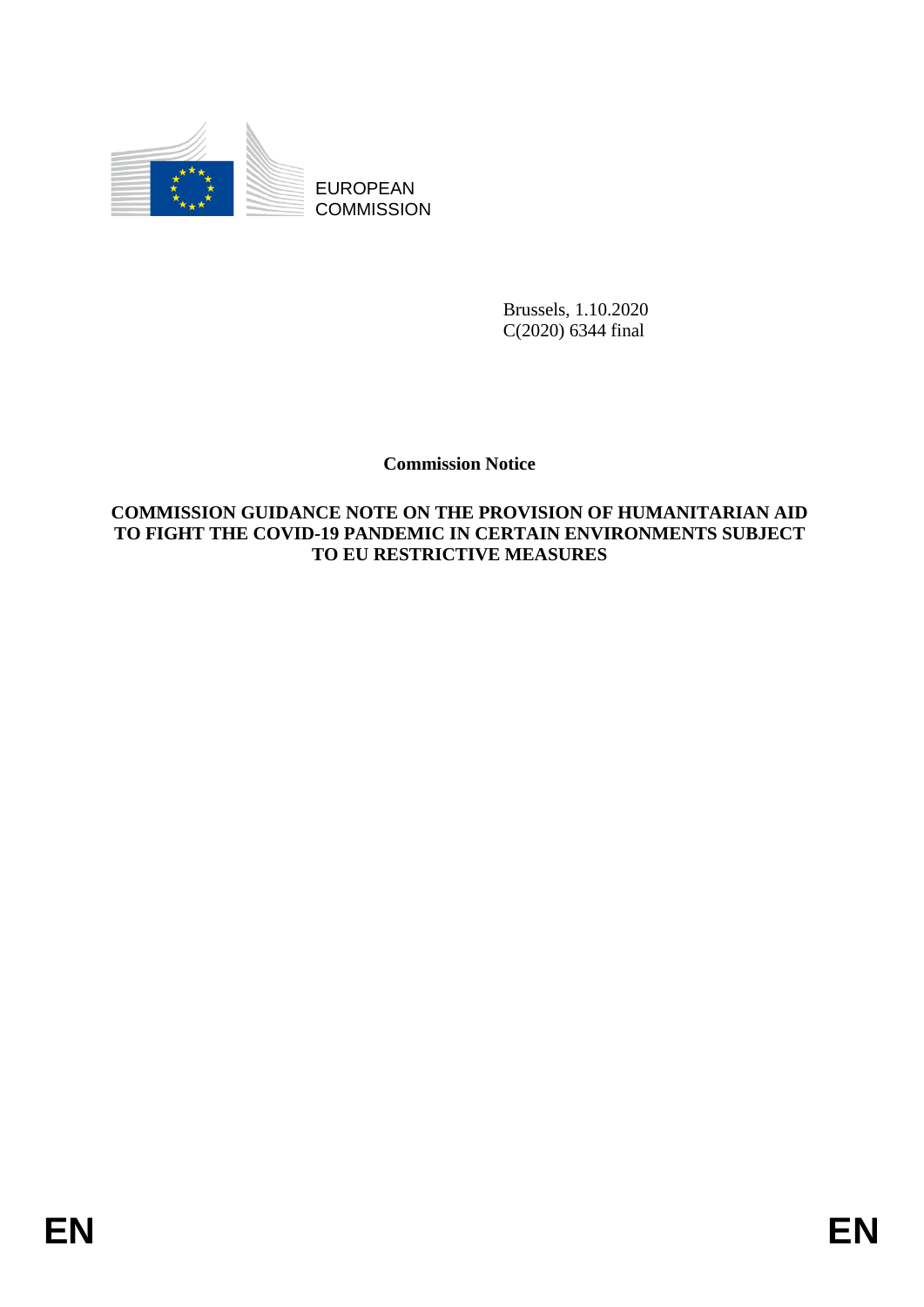### **INTRODUCTION**

EU restrictive measures (sanctions) may consist of the freezing of funds or economic resources of certain persons, entities and bodies, as well as in some cases in restrictions to trade in certain goods and services. The purpose of these restrictions is to attain the objectives of the Union's Common Foreign and Security Policy, which include in particular preserving peace, strengthening international security and consolidating and supporting democracy, the universality and indivisibility of human rights and fundamental freedoms, respect for human dignity, the principles of equality and solidarity, and respect for the principles of the United Nations Charter and international law (Article 21 of the Treaty on European Union).

EU sanctions are targeted. They focus on those whose actions endanger the abovementioned values, while avoiding negative consequences on the civilian population. In particular, EU sanctions are not meant to stand in the way nor impede the supply of humanitarian aid, including medical assistance. EU measures comply with all obligations under international law, in particular international human rights law, international refugee law, and international humanitarian law<sup>1</sup>.

Sanctions may alter a country's ability to fight COVID-19 by affecting the procurement of certain goods and technologies, either because such goods are subject to restrictions (for instance, dual-use goods which can also be used for military purposes), or because the persons involved in their procurement are sanctioned. In addition, there may be an indirect, but significant effect caused by certain operators' unwillingness to engage in transactions related to a sanctioned country or individual, even if those are legitimate (over-compliance), for fear of accidentally violating the sanctions, or a lack of economic incentives to engage in comparison to the risks stemming from those transactions. In addition, those targeted by restrictive measures may pass on to the civilian population the economic consequences of international sanctions imposed on them, thus increasing hardship for the non-targeted civilian population.

The EU sanctions in force and the complete lists of persons and entities designated under EU sanctions are reflected in the EU Sanctions  $\text{Map}^2$ . The list of persons and entities is also available in the Financial Sanctions Database<sup>3</sup>. Both tools are freely accessible to Humanitarian Operators.

<sup>&</sup>lt;sup>1</sup> Council Conclusions on Humanitarian Assistance and International Humanitarian Law - Brussels, 25 November 2019 [\(https://data.consilium.europa.eu/doc/document/ST-14487-2019-INIT/en/pdf\)](https://data.consilium.europa.eu/doc/document/ST-14487-2019-INIT/en/pdf).

<sup>2</sup> [https://www.sanctionsmap.eu/.](https://www.sanctionsmap.eu/) The official source of EU law is the EU Official Journal, which prevails over the Sanctions Map in case of conflict.

<sup>3</sup> [https://webgate.ec.europa.eu/fsd/fsf.](https://webgate.ec.europa.eu/fsd/fsf)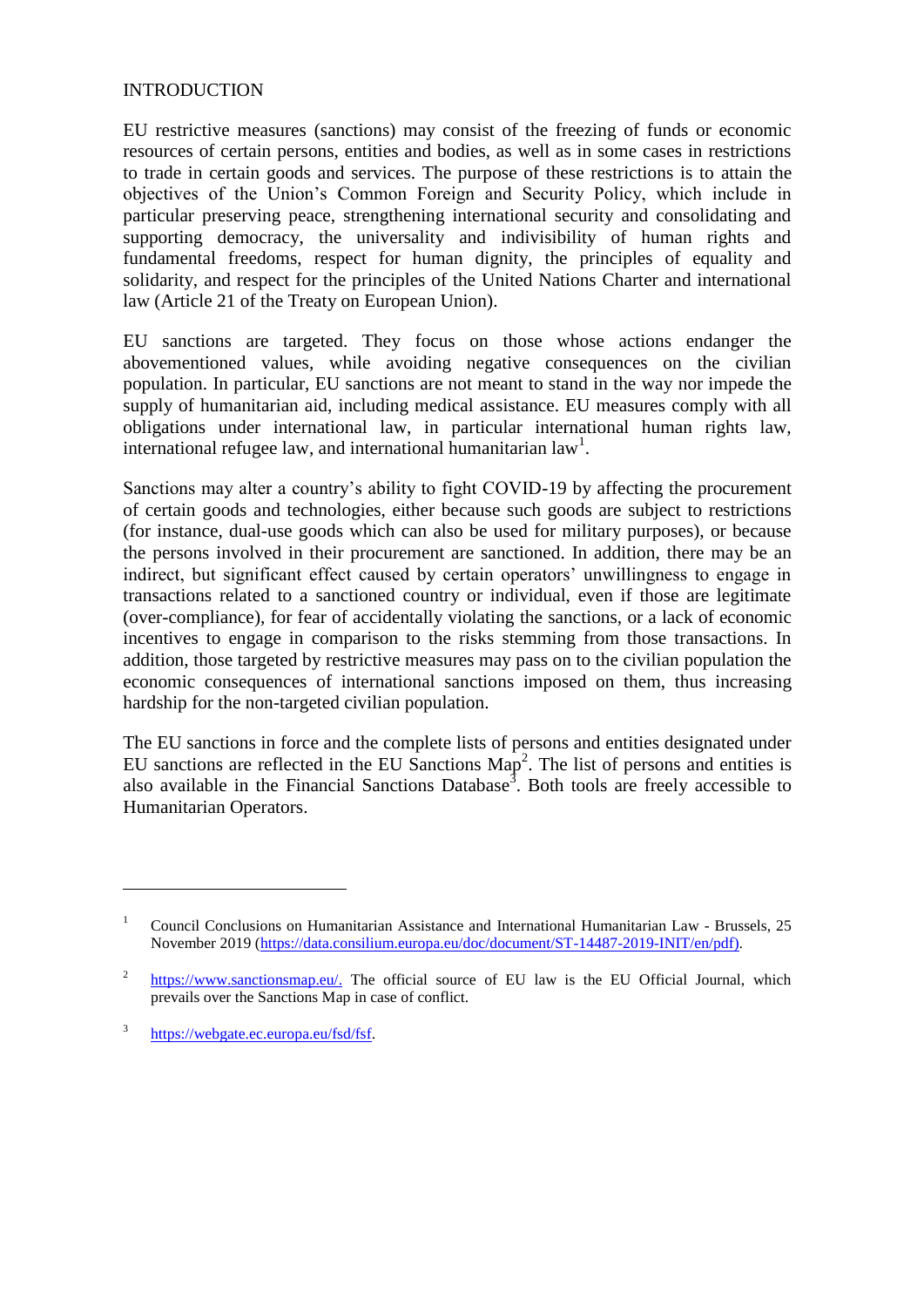### GENERAL PRINCIPLES

- $\checkmark$  EU sanctions are not meant to stand in the way nor impede the supply of humanitarian aid. Any action not explicitly prohibited under EU sanctions is considered permitted, unless otherwise stated by a national competent authority (NCA). Over-compliance should not lead to undermining the provision of humanitarian aid.
- $\checkmark$  EU sanctions may contain exceptions which enable otherwise restricted actions to be carried out in order to provide humanitarian aid. In the context of the fight against the COVID-19 pandemic, restricted activities may be exceptionally allowed even in the absence of explicit exceptions, if there is no other means to ensure the provision of humanitarian aid.
- $\checkmark$  It is for the Humanitarian Operators to prove to the relevant NCA that the conditions of the existing exceptions are fulfilled, or, in the absence of such exceptions, that the only available option to provide humanitarian aid to the persons in need is to resort to restricted activities. NCAs should provide necessary guidance as to how to obtain humanitarian derogations. When a derogation is requested, it needs to be dealt with expeditiously.
- $\checkmark$  The Commission calls on Member States to create a contact point for humanitarian derogations and cooperate closely in the context of the fight against the COVID-19 pandemic.

**The purpose of this Note is to give practical guidance, in the form of questions and answers, on compliance with EU sanctions when providing humanitarian aid, in particular medical assistance, to fight the COVID-19 pandemic<sup>4</sup>** . This Guidance is addressed to all actors subject to the jurisdiction of the EU involved in such activities. First, it seeks to support the competent authorities of EU Member States (hereinafter "NCAs"). These are national bodies nominated by the Member States to manage EU sanctions at a domestic level. They are called upon to assess requests for derogations, reply to questions or otherwise engage with operators within their jurisdiction in the context of humanitarian activities. Second, it aims to provide clarity to public and private operators which must comply with EU sanctions and which are involved in the supply of humanitarian aid to the population in order to combat the COVID-19 pandemic (hereinafter, "Humanitarian Operators"). Humanitarian Operators include donors, international organisations, banks and other financial institutions – when involved in transactions supporting humanitarian aid –, as well as non-governmental organisations (NGO) and the non-profit sector.

This Note supplements, and should be read in conjunction with, the other applicable guidance documents concerning the implementation of EU restrictive measures published by the European Commission (hereinafter the "Commission") and the National Competent Authorities (hereinafter the "NCA") in the Member States, as well as the [Best Practices](http://data.consilium.europa.eu/doc/document/ST-8519-2018-INIT/en/pdf) for the effective implementation of restrictive measures published by the Council of the European [\(http://data.consilium.europa.eu/doc/document/ST-8519-2018-INIT/en/pdf\)](http://data.consilium.europa.eu/doc/document/ST-8519-2018-INIT/en/pdf).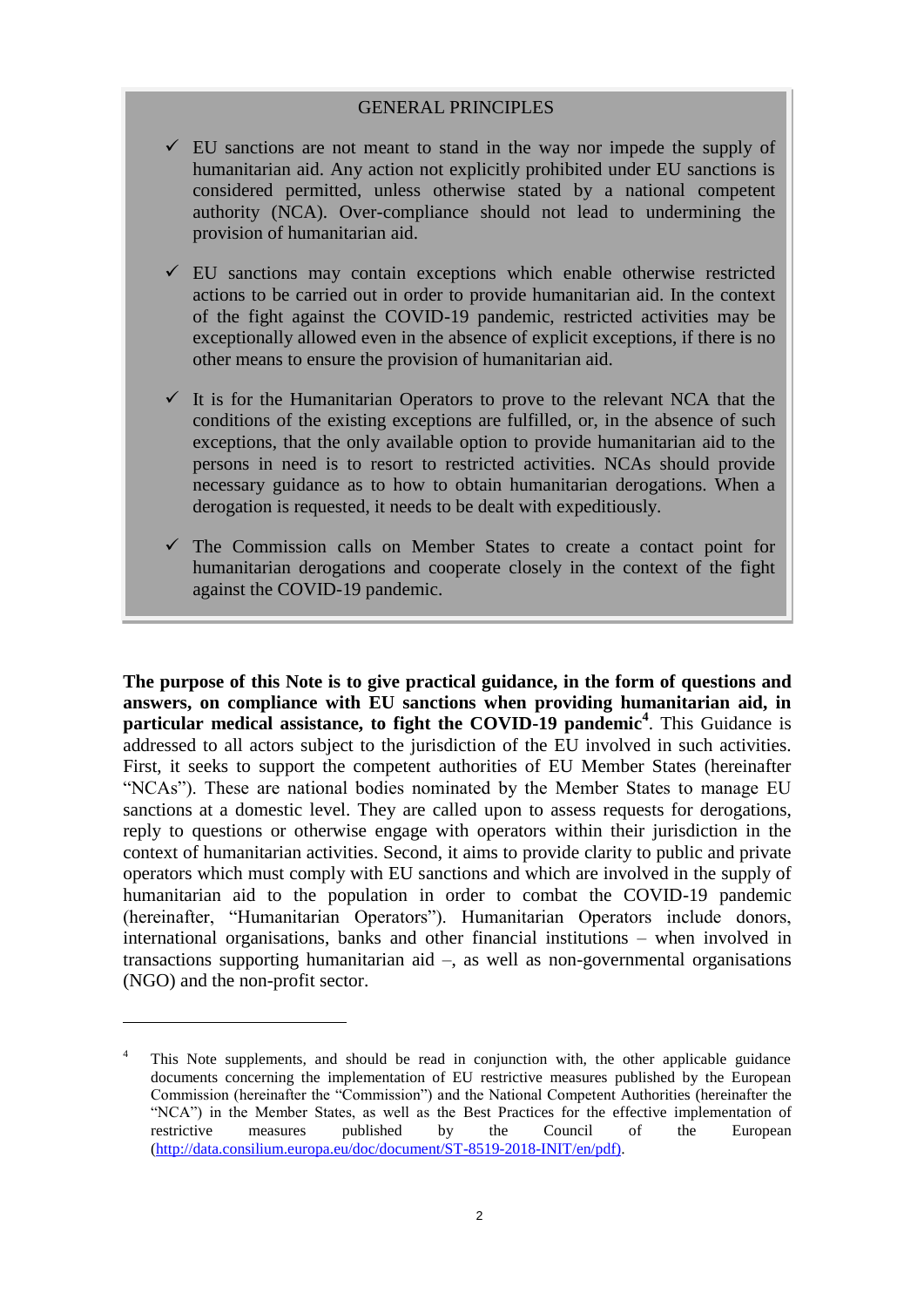For further guidance, Humanitarian Operators should seek the advice of their NCA. The Commission remains at the disposal of NCAs for further questions and support<sup>5</sup>, and calls upon Member States to create a "contact point" for humanitarian derogations in the context of the fight against the COVID-19 pandemic. The Commission stands ready to support Member States in this regard to ensure the uniform implementation of EU legislation.

The questions below have been compiled through interaction with NCAs, Humanitarian Operators and other international stakeholders since the beginning of the COVID-19 crisis.

The present Note replaces Commission Notice C(2020) 3179 final, adopted on 11 May 2020 which was focused on Syria only. The part related to Syria remains the same.

The Commission will continue to update this Note to include further guidance on the sanctions regimes hereinafter, as well as on others sanctions regimes.

<sup>5</sup> [RELEX-SANCTIONS@ec.europa.eu.](mailto:RELEX-SANCTIONS@ec.europa.eu)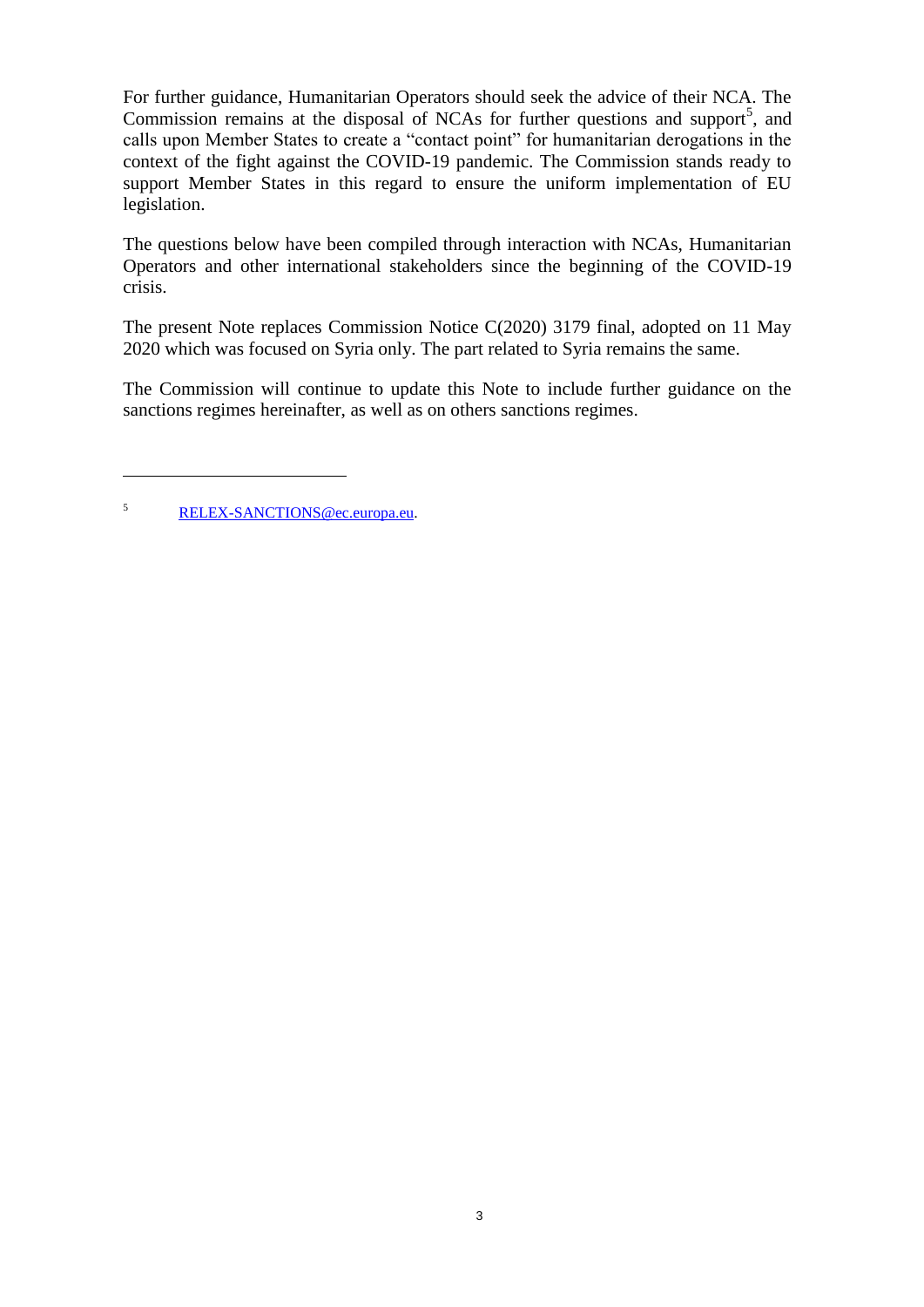# **Table of Contents**

| $\mathbf{I}$ . | PROHIBITION ON MAKING FUNDS AND ECONOMIC                                                 |
|----------------|------------------------------------------------------------------------------------------|
| $\Pi$          |                                                                                          |
| III.           |                                                                                          |
| IV.            |                                                                                          |
|                |                                                                                          |
| $\mathbf{I}$   | PROHIBITION ON MAKING FUNDS AND ECONOMIC<br>RESOURCES AVAILABLE TO DESIGNATED PERSONS 17 |
| $\Pi$          |                                                                                          |
| HI.            |                                                                                          |
| $IV_{-}$       |                                                                                          |
|                |                                                                                          |
| $\mathbf{I}$ . | PROHIBITION ON MAKING FUNDS AND ECONOMIC                                                 |
| $\Pi$          |                                                                                          |
| III.           |                                                                                          |
| IV.            |                                                                                          |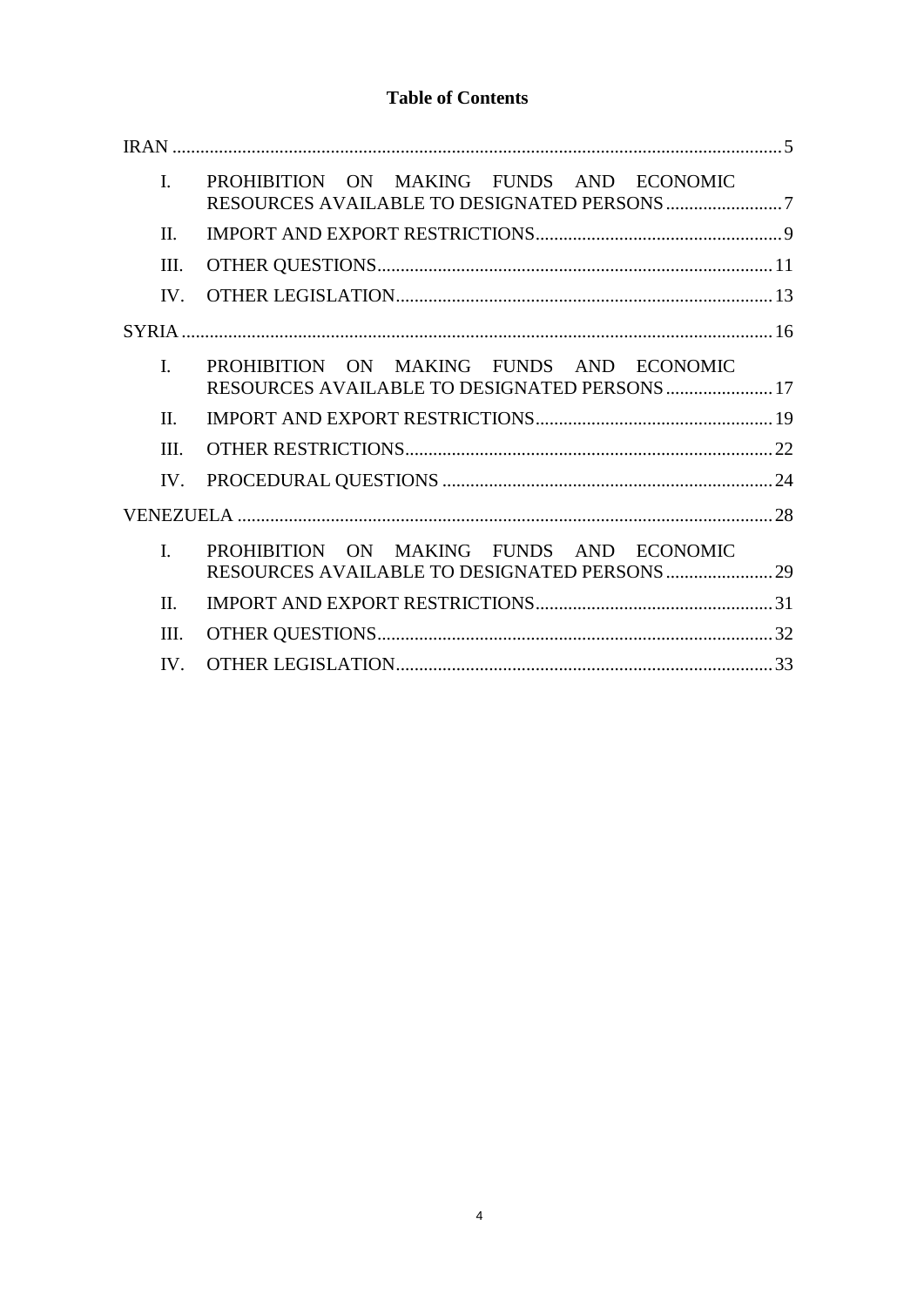# <span id="page-5-0"></span>IRAN

### LEGAL REFERENCES AND GUIDANCE

"Iran Regulations":

- Council Regulation (EU) No 267/2012 of 23 March 2012 concerning restrictive measures against Iran and repealing Regulation (EU) No  $961/2010^6$ (Iran Weapons of Mass Destruction (WMD) Regulation)
- Council Regulation (EU) No 359/2011 of 12 April 2011 concerning restrictive measures directed against certain persons, entities and bodies in view of the situation in Iran<sup>7</sup> (Iran Serious Human Rights Violations Regulation)

Other relevant EU legislation and documents:

- Council Regulation (EC) No 2271/96 of 22 November 1996 protecting against the effects of the extra-territorial application of legislation adopted by a third country, and actions based thereon or resulting therefrom<sup>8</sup> (Blocking Statute)
- The European Commission's Guidance note: "Questions and answers: adoption of update of the Blocking Statute<sup>"9</sup>
- The European Commission's Q&A document on "Due diligence on restrictive measures for EU businesses dealing with Iran"<sup>10</sup>

On 20 July 2015, the United Nations Security Council adopted Resolution 2231 (2015) regarding the Joint Comprehensive Plan of Action (JCPOA), agreed by Iran and the E3/EU+3 (China, France, Germany, the Russian Federation, the United Kingdom and the United States, with the High Representative of the European Union for Foreign Affairs and Security Policy). On JCPOA Implementation Day (16 January 2016), the EU lifted all its economic and financial sanctions imposed in connection with the Iranian nuclear programme.

As a consequence, a number of activities and associated services are allowed, which can also be relevant to the provision of humanitarian assistance, namely: **financial, banking and insurance activities, as well as activities in the shipping and transport sectors of Iran**. Further details on the lifting of sanctions pursuant to the JCPOA can be found in Section 3 of the EU's JCPOA Information Note<sup>11</sup>.

<sup>6</sup> OJ L 88, 24.3.2012, p. 1-112.

 $7 \quad$  OJ L 100, 14.4.2011, p. 1-11.

<sup>8</sup> OJ L 309, 29.11.1996, p. 1-6.

<sup>9</sup> OJ C 277I, 7.8.2018, p. 4-10.

<sup>&</sup>lt;sup>10</sup> https://ec.europa.eu/info/files/faqs-restrictive-measures-iran en.

<sup>&</sup>lt;sup>11</sup> https://eeas.europa.eu/sites/eeas/files/jcpoa\_note\_en.pdf.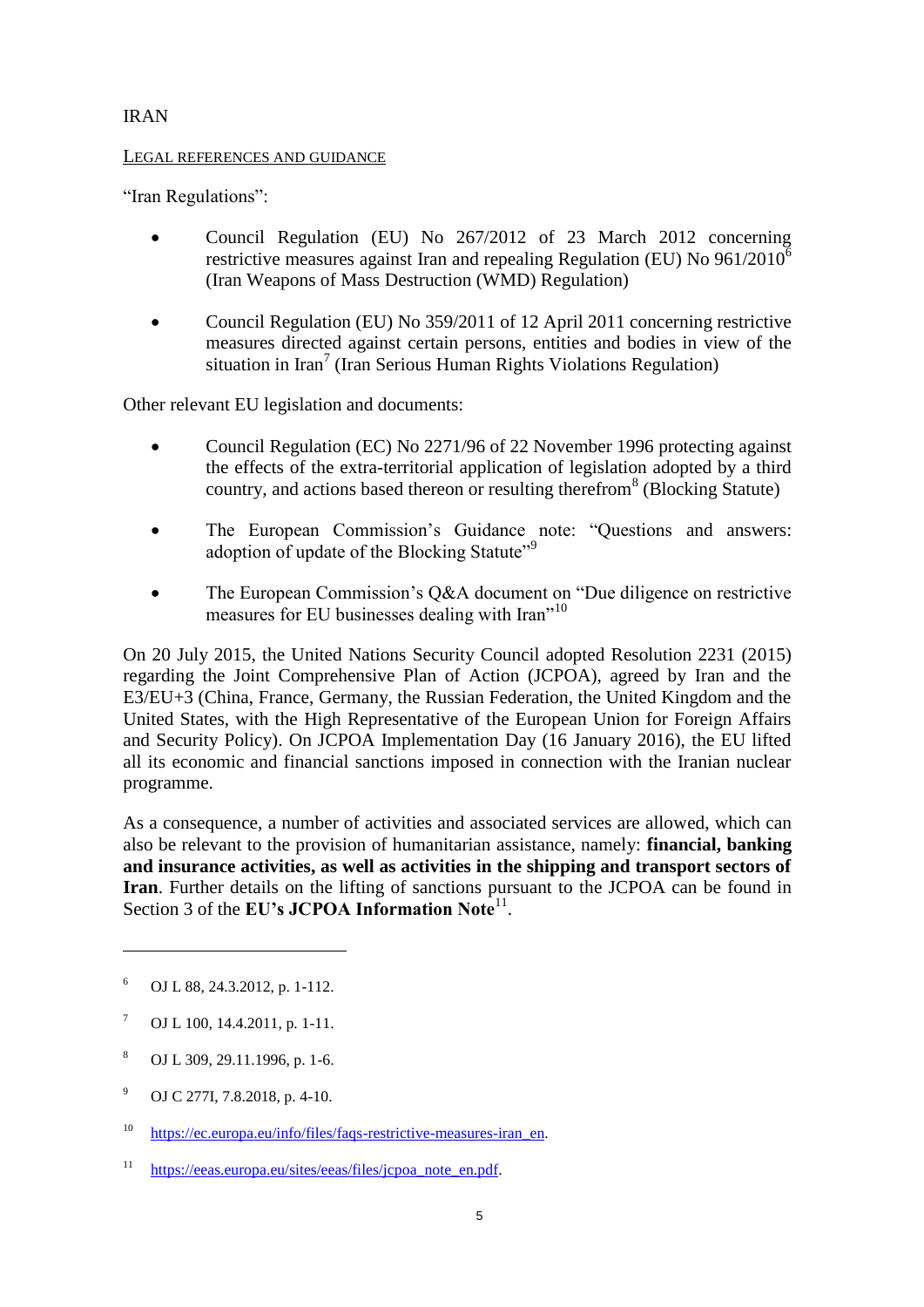In reaction to the United States' withdrawal from the JCPOA, the EU updated the Blocking Statute in order to include in its annex the re-imposed extra-territorial U.S. sanctions, thereby mitigating the impact of these sanctions on EU operators doing legitimate business in and with Iran. This update formed part of the EU's support to the continued, full and effective implementation of the JCPOA, including by sustaining legitimate trade and economic relations between the EU and Iran, which were normalised when nuclear-related sanctions were lifted as a result of the JCPOA.

EU sanctions vis-à-vis Iran that are still in force after the lifting of restrictive measures under the JCPOA are focussed, have clear objectives and target specific persons, entities or goods, which are usually not involved in humanitarian aid. EU sanctions vis-à-vis Iran **do not cover medicine, medical equipment and medical assistance provided to the population at large. As such, medical equipment,** including personal protective equipment (PPE), respirators, oxygen and ventilators, **as well as medicines and other medical items required to fight the COVID-19 pandemic are not subject to direct restrictions on export, supply, financing or use in Iran (see Section II).** It is therefore very unlikely that EU sanctions could interfere with humanitarian aid to fight the COVID-19 pandemic intended for the people in need in Iran.

Nevertheless, in specific and very limited cases, the export, supply or financing of these items by Humanitarian Operators may be indirectly impacted by other restrictions, such as the freezing of funds or economic resources of certain persons, entities and bodies subject to EU sanctions ("designated persons") which may happen to be involved in the relevant transactions.

Notwithstanding sanctions-lifting under the JCPOA, a number of measures and restrictions related to the proliferation of weapons of mass destruction (WMD) have remained in place even after Implementation Day in accordance with the  $JCPOA^{12}$ . A further lifting of sanctions is expected to occur in 2023, in line with the timetable established by the JCPOA.

In addition, since 2011 the EU has imposed sanctions in response to serious human-rights violations in Iran $^{13}$ .

As a general rule, **EU sanctions vis-à-vis Iran do not allow the making available of funds and economic resources to designated persons, although a number of derogations exist (see Section I). However, in accordance with International Humanitarian Law, where no other options are available, the provision of humanitarian aid should not be prevented by EU sanctions. This principle is, however, unlikely to find application in the case at hand given the targeted nature** 

 $12$  These concern, inter alia, an arms embargo, measures related to missile technology, restrictions on certain nuclear-related transfers and activities, and provisions concerning certain metals and software, which are subject to a specific authorisation regime. In accordance with the JCPOA, a further lifting of restrictive measures should occur in 2023. Points 19 and 20 of Annex V to the JCPOA.

<sup>&</sup>lt;sup>13</sup> These include travel restrictions and an asset freeze with respect to certain persons and entities, as well as an embargo on equipment which may be used for internal repression and on equipment which may be used to monitor or intercept the internet and telephone communications on mobile or fixed networks.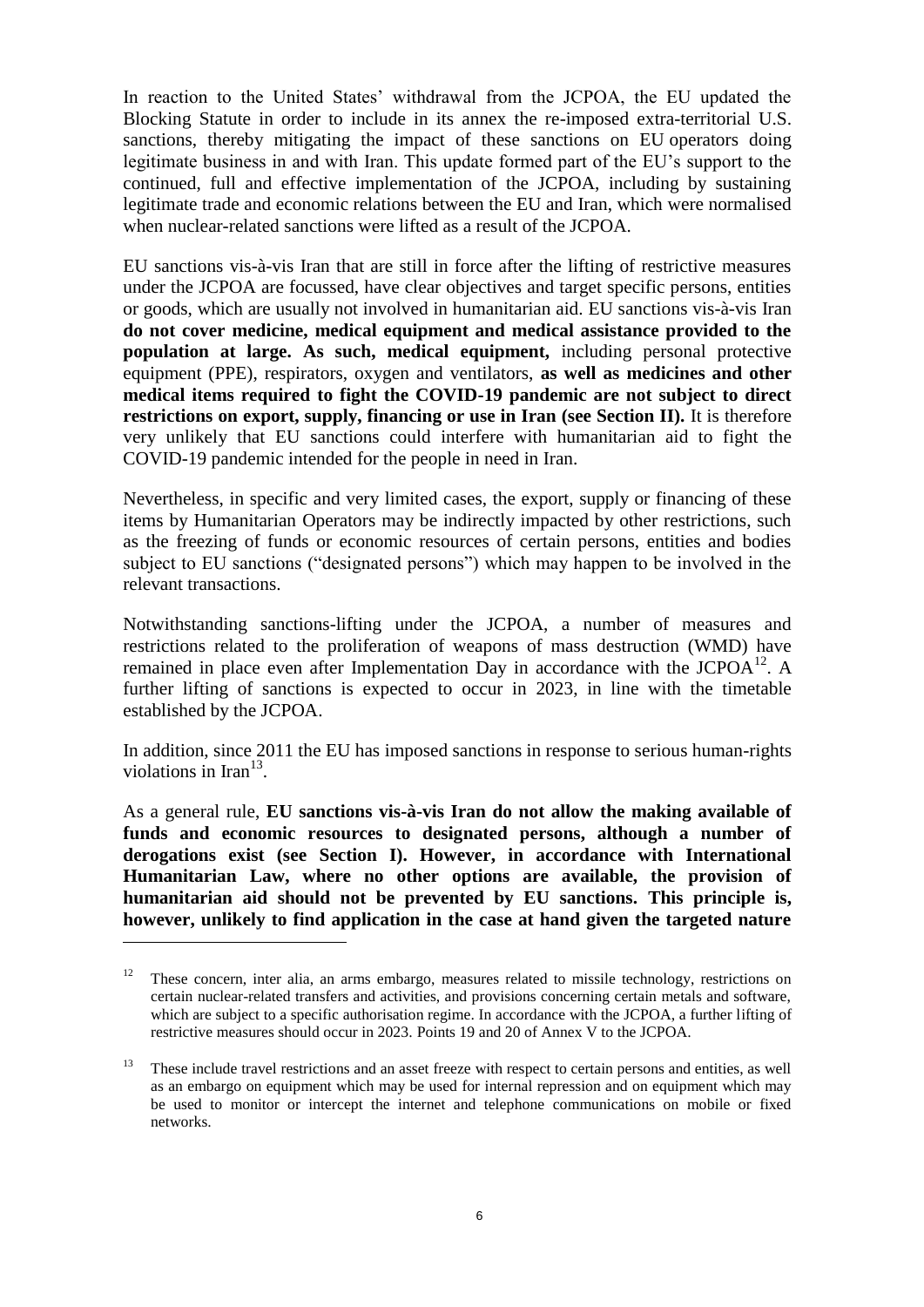### **of the restrictive measures in the EU sanctions vis-à-vis Iran as well as the type and the limited number of designations.**

Ancillary activities needed to support the provision of medical devices (e.g. transport of medical devices, currency exchange and storage) are in principle permitted. While the possibility that those actions fall under the scope of specific restrictions is remote, Humanitarian Operators should carefully check them against this Note before they are carried out and, if needed, seek guidance from the relevant NCA.

<span id="page-7-0"></span>I. PROHIBITION ON MAKING FUNDS AND ECONOMIC RESOURCES AVAILABLE TO DESIGNATED PERSONS<sup>14</sup>

# **1. Are Humanitarian Operators allowed to liaise with designated persons if this is needed to provide humanitarian assistance to the civilian population in Iran in the context of COVID-19 pandemic?**

Yes. Humanitarian Operators may liaise with designated persons if this is needed in order to organise the provision of humanitarian aid in a safe and efficient manner.

Therefore, if a designated person intervenes in a humanitarian transaction, this does not automatically mean that the transaction must be abandoned. Insofar as no funds or economic resources are made available to a designated person, the Iran Regulations do not prohibit liaising with the former.

### **2. How can Humanitarian Operators ensure that they are not making funds or economic resources available to designated persons, entities or bodies when providing aid to fight the COVID-19 pandemic?**

Humanitarian Operators should already have in place the required procedures to carry out the necessary checks to ensure that partners involved in the delivery of humanitarian aid are not designated under EU sanctions. In the context of providing assistance to fight the spread of COVID-19 in Iran, close attention should be paid to the designated persons, entities and bodies linked to the healthcare and logistics sectors, as well as the Islamic Revolutionary Guard Corps (IRGC), which operates in vast sectors of the Iranian economy, including healthcare<sup>15</sup>. Humanitarian Operators should also ensure that funds and economic resources, including medical equipment, are not diverted by designated persons. This entails adopting the necessary precautions and verifications to ensure that funds and economic resources are not seized by these persons (e.g. the IRGC), and that medical material provided is used for its intended humanitarian purposes.

Humanitarian Operators, especially those closest to external partners and subcontractors, should gather as much information as reasonably possible and make their partners aware,

<sup>&</sup>lt;sup>14</sup> Annexes VIII, IX, XIII and XIV to the Iran WMD Regulation and Annex I to the Iran Serious Human Rights Violations Regulation contain the lists of individuals, entities and bodies designated under EU sanctions. These lists are reflected in the EU Sanctions Map [\(https://www.sanctionsmap.eu\)](https://www.sanctionsmap.eu/) and in the Financial Sanctions Database [\(https://webgate.ec.europa.eu/fsd/fsf\)](https://webgate.ec.europa.eu/fsd/fsf), both of which are freely accessible to Humanitarian Operators. These lists are regularly updated. The official source of EU law is the EU Official Journal, which prevails in case of conflict.

<sup>&</sup>lt;sup>15</sup> The Iranian Revolutionary Guard Corps (IRGC) is included under entry 1, Part II.B, Annex IX to the Iran Weapons of Mass Destruction (WMD) Regulation.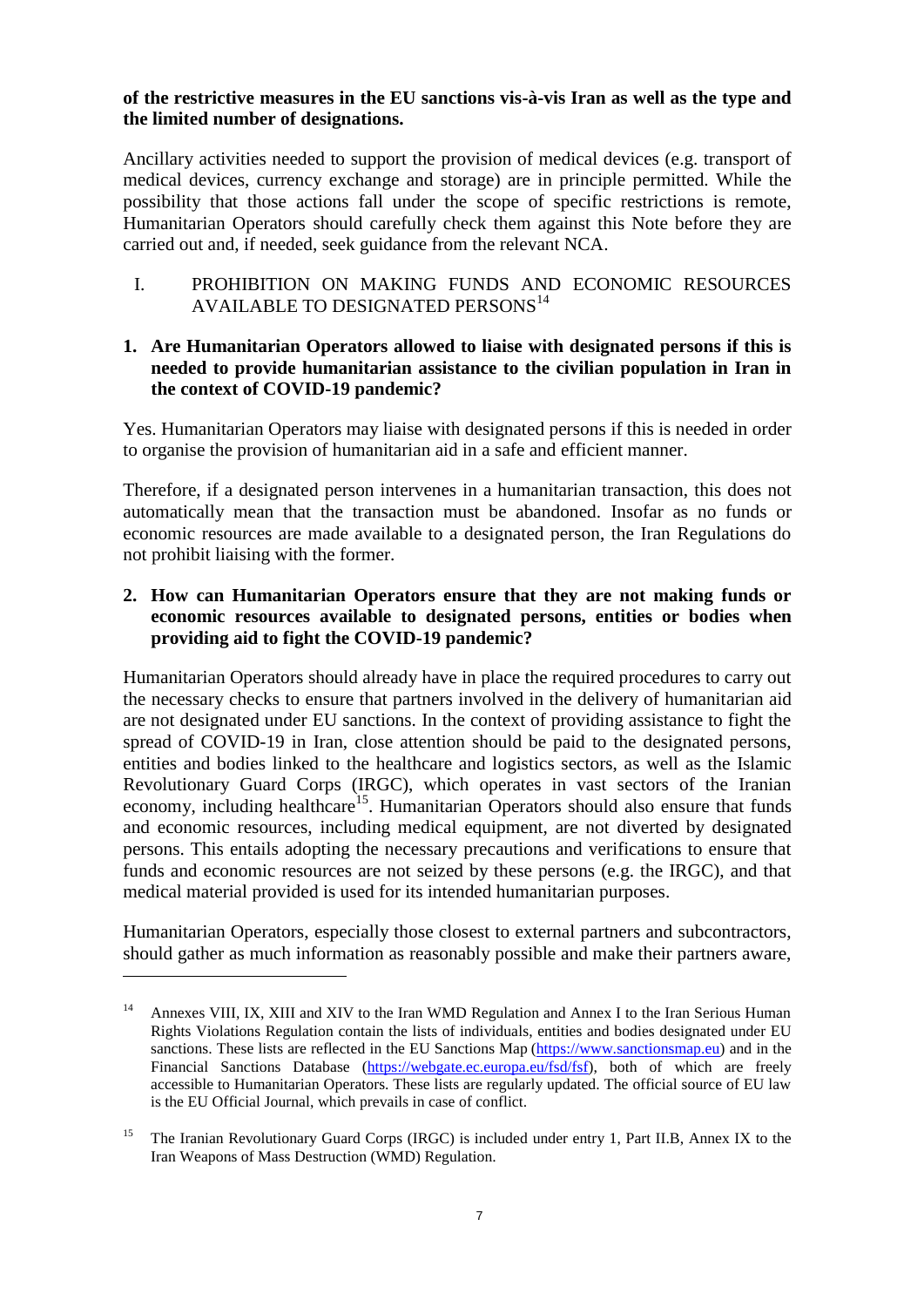preferably contractually, that funds or economic resources must not be made available to designated persons or for their benefit. The use of havaleh (hawala) and other informal types of money transfer also fall within the scope of this prohibition.

According to Article 42(2) of the Iran WMD Regulation and Article 8(2) of the Iran Serious Human Rights Violations Regulation, violations of EU sanctions do not give rise to any liability if the violator did not know, and had no reasonable cause to suspect, that its actions would infringe the prohibitions at hand. In this vein, EU sanctions should not lead to over-compliance. In particular, they should not be interpreted as requiring Humanitarian Operators to carry out unrealistic efforts to collect evidence or prove the negative.

Humanitarian Operators are required to channel humanitarian aid via actions and persons that are not restricted under the Iran Regulations and other applicable sanctions. In accordance with International Humanitarian Law, where no other options are available, the provision of humanitarian aid should not be prevented by EU sanctions. However, this is unlikely in the case at hand given the targeted nature of the designations under the Iran Regulations. See also Question 15.

In case of doubt, Humanitarian Operators should reach out to the relevant  $NCA^{16}$  to enquire whether their procedures respect the anti-circumvention clause enshrined in the Iran Regulations<sup>17</sup>. NCAs should provide clear and timely guidance to Humanitarian Operators in that regard.

### **3. Can medicine, medical equipment, disinfectants and protective equipment constitute "economic resources"?**

Yes. According to the definition in the Iran Regulations, "economic resources" means any kind of resources, "*tangible or intangible, movable or immovable, which are not funds, but which may be used to obtain funds, goods or services*" <sup>18</sup>. Providing batches of medicine, medical equipment and disinfectants to a designated person allows that person to, for instance, sell the goods and obtain funds in exchange, hence, it amounts to making economic resources available to, or for the benefit of, a designated person. This could be the case where medical devices are provided to designated persons within the Iranian administration. Making economic resources available to, or for the benefit of, a designated person requires prior authorisation by the NCA.

However, providing isolated items of the abovementioned goods to a designated person for their own use or protection would not amount to making economic resources available to them. Moreover, the Iran Regulations contain derogations enabling NCAs to authorise the making available of funds or economic resources if these are necessary to

<sup>&</sup>lt;sup>16</sup> Lists of NCAs are available in Annex II to the Iran Serious Human Rights Violation Regulation and in Annex X to the Iran Weapons of Mass Destruction (WMD) Regulation.

<sup>&</sup>lt;sup>17</sup> Article 2(3) of the Iran Serious Human Rights Violations Regulation and Article 41 of the Iran Weapons of Mass Destruction (WMD) Regulation.

<sup>&</sup>lt;sup>18</sup> Article 1(c) of the Iran Serious Human Rights Violations Regulation and Article 1(h) of the Iran Weapons of Mass Destruction (WMD) Regulation.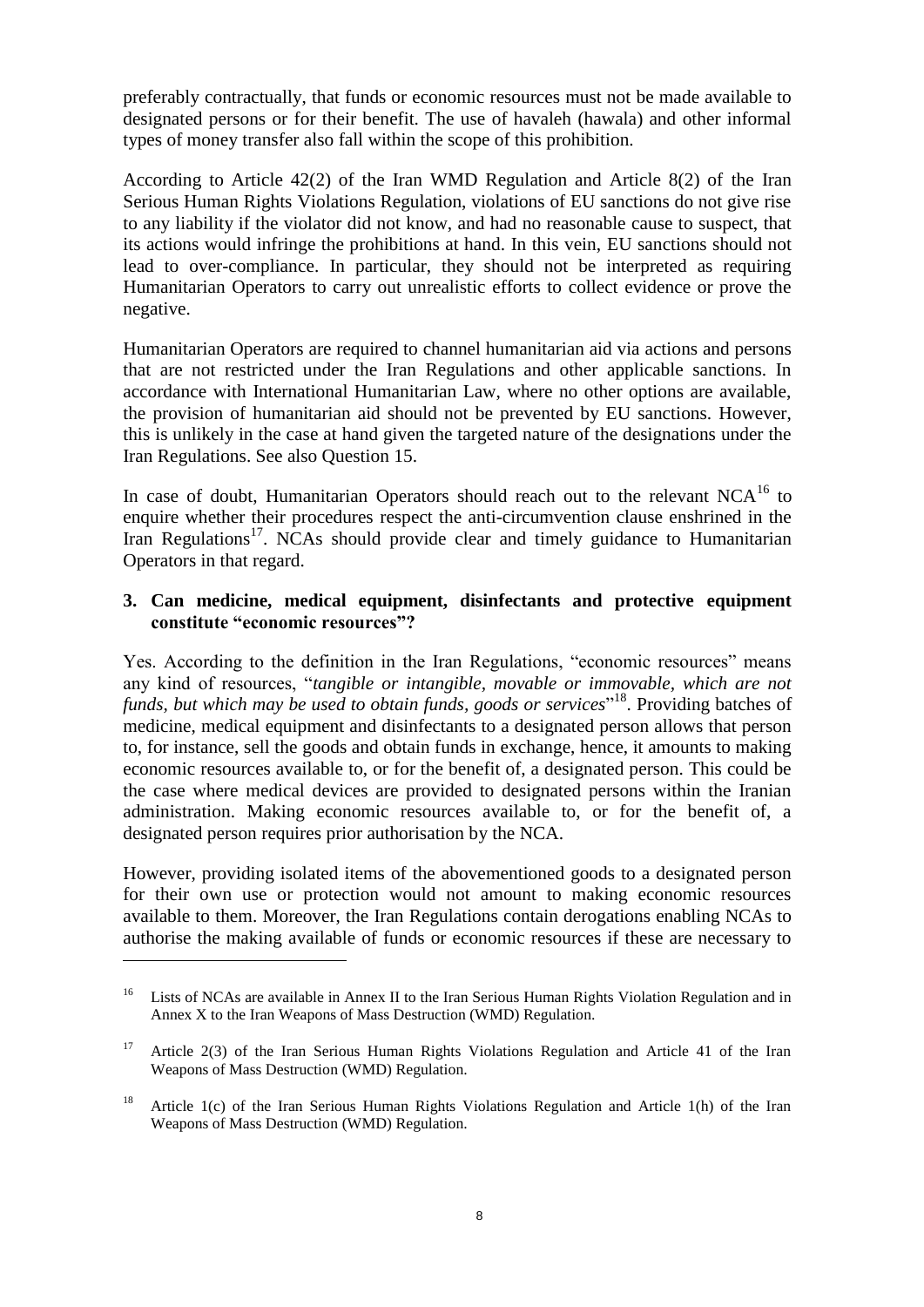satisfy the basic needs of designated persons and their dependent family members, including payments for foodstuffs, medicines and medical treatment<sup>19</sup>.

### **4. Can the provision of medical assistance amount to "making economic resources available" to designated persons?**

In principle, the provision of medical assistance to persons infected by, or suspected of having contracted, COVID-19, is not itself considered to have an intrinsic economic value, or be exchangeable for funds or economic resources. Consequently, it does not amount to an economic resource, and thus the involvement of a designated person in the provision of such medical assistance will not breach the Iran Regulations.

For the specific case in which a designated person happens to be involved in the chain leading to the provision of medical assistance, see Question 1. With respect to ensuring that no funds or economic resources are made available to designated persons, for instance if these persons charge the beneficiaries for the service provided or obtain any economic resource for their own benefit in the context of the provision of medical assistance, see Question 2.

# **5. Can Humanitarian Operators provide funds to local organisations in Iran for the purpose of fighting the COVID-19 pandemic?**

Yes.

 $\overline{a}$ 

For the specific case in which a designated person happens to be involved in the chain leading to the provision of humanitarian aid, see Question 1. With respect to ensuring that no funds or economic resources are made available to designated persons, see also Question 2.

# <span id="page-9-0"></span>II. **IMPORT AND EXPORT RESTRICTIONS<sup>20</sup>**

# **6. Is the provision of ventilators or powered respirators for medical purposes (assisted breathing) and other medical devices to fight the COVID-19 pandemic allowed under the Iran Regulations?**

Yes. In principle, the sale, supply, transfer, export and financing of medical devices, including ventilators or powered respirators for medical purposes, is not prohibited under the Iran Regulations.

Nevertheless, given that some few items may be suited for different uses, some of which have nothing to do with humanitarian activities, a case-by-case assessment of the technical features of the specific device<sup>21</sup> to be exported may be needed, in order to

<sup>&</sup>lt;sup>19</sup> Article 4 of the Iran Serious Human Rights Violation Regulation and Article 26 of Iran Weapons of Mass Destruction (WMD) Regulation.

<sup>&</sup>lt;sup>20</sup> Annexes I, II, III, VIIA and VIIB to the Iran WMD Regulation and Annexes III and IV to the Iran Serious Human Rights Violations Regulation contain the lists of goods and technologies covered by EU sanctions.

<sup>&</sup>lt;sup>21</sup> Although the goods and technologies mentioned under Question 6 may seem to correspond to entries in Annex I to Council Regulation (EC) No 428/2009 ('Dual-Use Regulation', OJ L 134, 29.5.2009, p. 1-269), dual-use items have important distinctive features.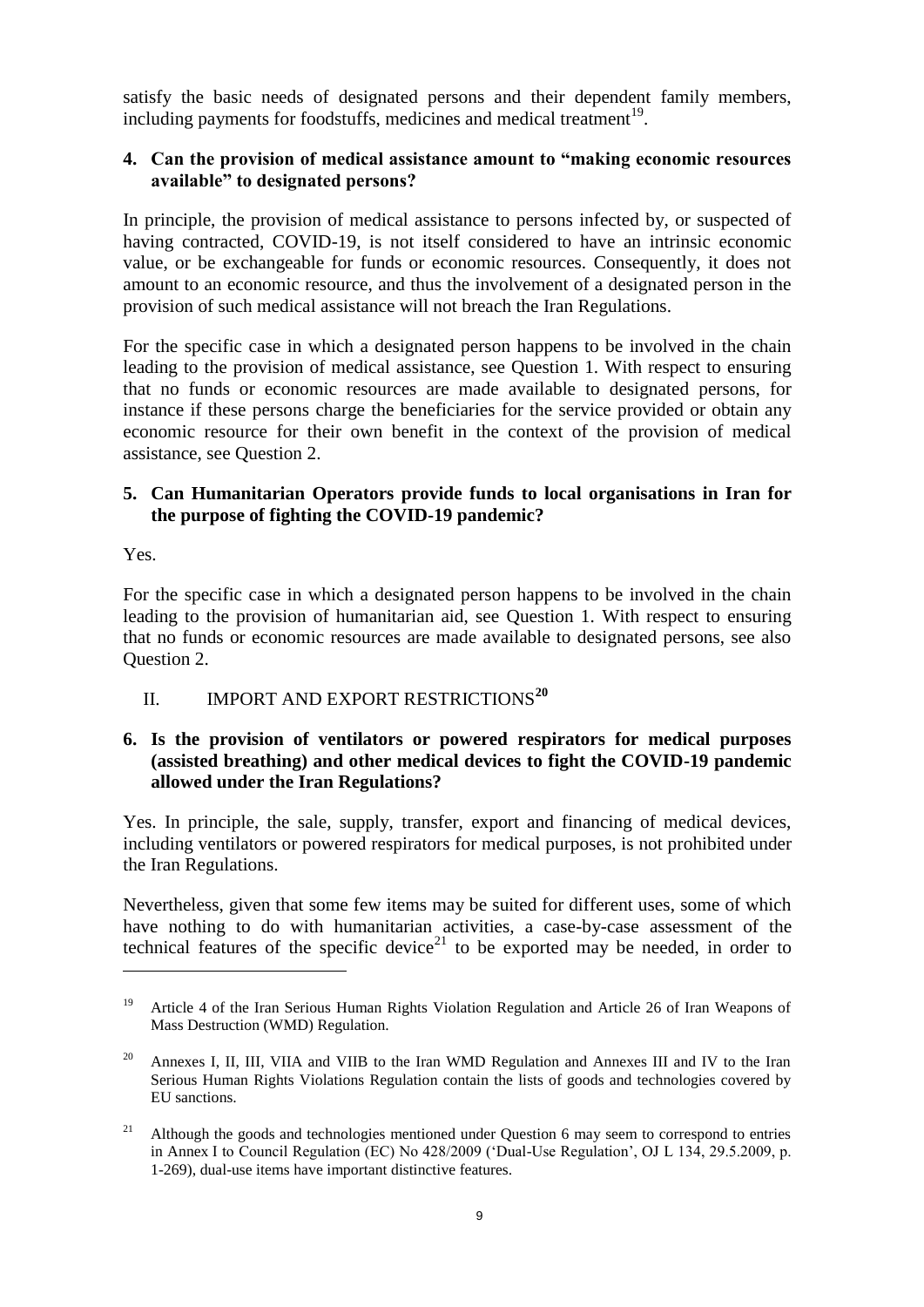ensure that it is indeed meant solely for medical purposes, and not for military, ballistic or nuclear proliferation activities.

This explains why the sale, supply, transfer, export and financing of certain goods and technologies are subject to prior NCA authorisation. This is the case, for example, of microscopes and related equipment and detectors (including some that employ X-ray or electron spectroscopy)<sup>22</sup>, as they could be used for enrichment-related activities inconsistent with the JCPOA. The export of other goods, such as certain balancing machines, can be authorised by NCAs when such machines are designed for medical equipment, but otherwise it is prohibited, as they could be used in the development of nuclear weapon delivery systems.

To obtain an authorisation, Humanitarian Operators must demonstrate that the equipment would not contribute to activities inconsistent with the JCPOA. The template contained in Annex IIa may provide some indications of the elements to which Humanitarian Operators may need to pay attention. Humanitarian Operators can seek further guidance from the NCA on the necessary information to substantiate their application.

Moreover, Article 4a of the Iran WMD Regulation prohibits the sale, supply, transfer, export and financing of certain goods and technologies, including specific types of digital computers and electronic assemblies<sup>23</sup>, as they could contribute to the development of nuclear weapon delivery systems.

For technical specifications, Humanitarian Operators should seek information from the manufacturer. In case of doubt, they should contact the NCA.

For the specific case in which a designated person happens to be involved in the chain leading to the provision of humanitarian aid, see Question 1. With respect to ensuring that no funds or economic resources are made available to designated persons, see also Question 2.

### **7. Is the provision of medicines, disinfectants, detergents or chemicals to fight the COVID-19 pandemic allowed under the Iran Regulations?**

Yes. In principle, EU sanctions laid down in the Iran Regulations do not prohibit the sale, supply, transfer or export, financing or use of medicines, soaps, disinfectants (biocides), detergents or chemicals for medical use needed to fight the COVID-19 pandemic.

However, the sale, supply, transfer or export, financing or use of certain chemical substances are subject to NCA authorisation pursuant to Article 2a of the Iran WMD Regulation, as they may also be used for the proliferation of nuclear weapons.

For the specific case in which a designated person happens to be involved in the chain leading to the provision of humanitarian aid, see Question 1. With respect to ensuring that no funds or economic resources are made available to designated persons, see also Question 2.

<sup>&</sup>lt;sup>22</sup> Article 3a. See in particular entries II.A2.003 and II.A6.016 of Annex II to the Iran WMD Regulation.

<sup>&</sup>lt;sup>23</sup> See in particular entry 4A003 of Annex III to the Iran WMD Regulation.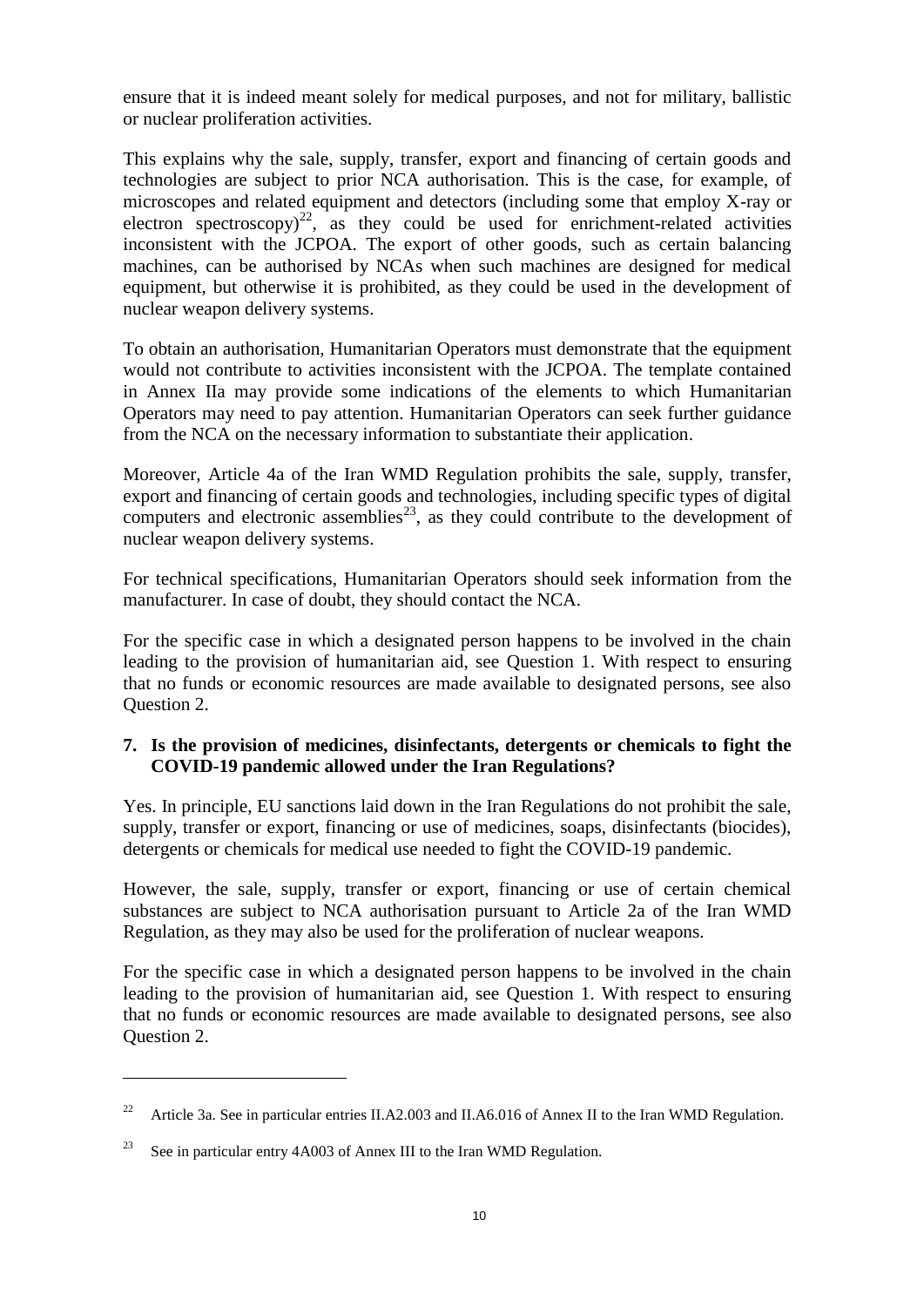# **8. Is the provision of COVID-19 testing kits (qRT-PCR KIT) allowed under the Iran Regulations?**

Yes. The Iran Regulations do not prohibit the sale, supply, transfer or export, financing or use of COVID-19 testing kits such as quantitative real-time PCR kit (qRT-PCR KIT). The reagents commonly used in qRT-PCR KIT are also not subject to any kind of trade restrictions under the Iran Regulations. The NCA should be contacted in case further guidance is needed, for instance if the kit is not of the type usually found on the market.

For the specific case in which a designated person happens to be involved in the chain leading to the provision of COVID-19 testing kits (qRT-PCR KIT) as part of humanitarian aid, see Question 1. With respect to ensuring that no funds or economic resources are made available to designated persons, see also Question 2.

# **9. Is the provision of personal protective equipment needed to fight the COVID-19 pandemic allowed under the Iran Regulations?**

Yes. In principle, the Iran Regulations do not prohibit the sale, supply, transfer or export, financing and use of personal protective equipment (PPE) needed to fight the COVID-19 pandemic.

Although the Iran Serious Human Rights Violations Regulation prohibits the export to Iran of certain protective equipment that may be used for internal repression, such as body armour and helmets, it specifically exempts equipment designed for safety of work requirements<sup>24</sup>. In case of uncertainty, Humanitarian Operators should seek the necessary clarification from the manufacturer.

For the specific case in which a designated person happens to be involved in the chain leading to the provision of humanitarian aid, see Question 1. With respect to ensuring that no funds or economic resources are made available to designated persons, see also Question 2.

# <span id="page-11-0"></span>III. OTHER QUESTIONS

 $\overline{a}$ 

### **10. Can EU banks open a new bank account with an Iranian credit or financial institution to support humanitarian aid fighting the COVID-19 pandemic?**

Yes. As of JCPOA Implementation Day (16 January 2016), banking activities with Iranian banks are allowed, provided that the Iranian financial institution is not a designated entity. This includes the establishment of new correspondent banking relationships and the establishment of new joint ventures. Banks are also permitted to open offices, branches and subsidiaries in Iran. Only two Iranian banks remain designated: Ansar Bank and Mehr Bank<sup>25</sup>.

<sup>&</sup>lt;sup>24</sup> See item 5 in Annex III to the Iran Serious Human Rights Violations Regulation.

<sup>&</sup>lt;sup>25</sup> Entries 8 and 9, Part B, Section II, Annex IX to Iran WMD Regulation.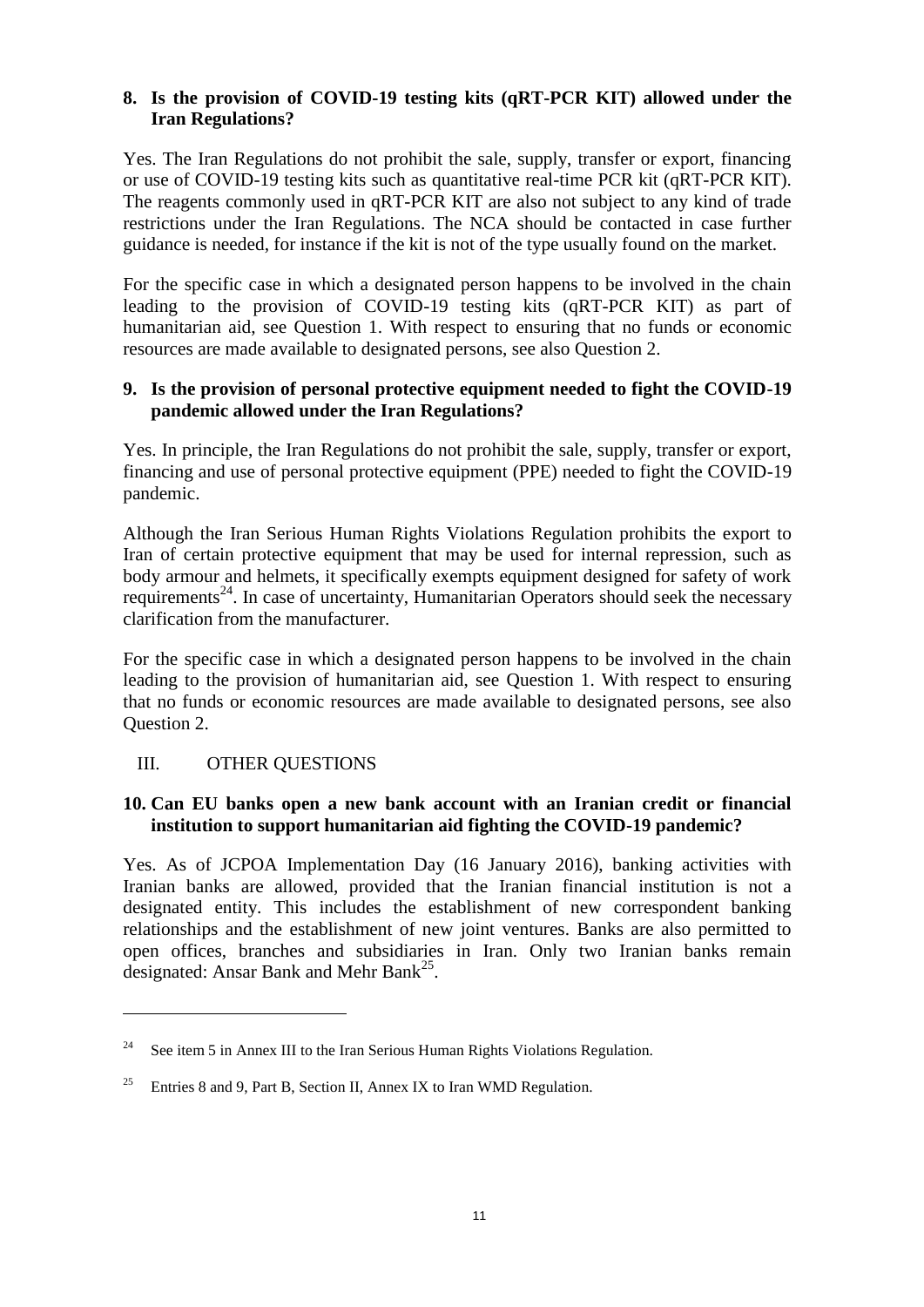# **11. Can EU nationals travel to Iran to provide medical assistance to fight the COVID-19 pandemic?**

Yes. In principle, nothing in the Iran Regulations prohibits travel to Iran or the provision of medical assistance in the country.

For the specific case in which a designated person happens to be involved in the chain leading to the provision of humanitarian aid, see Question 1. With respect to ensuring that no funds or economic resources are made available to designated persons, see also Question 2.

# **12. Can Humanitarian Operators purchase fuel, rent vehicles or use private transport services in Iran for transporting, into or within Iran, medical equipment to fight the COVID-19 pandemic?**

Yes.

Article 4c of the Iran WMD Regulation prohibits the purchase from Iran of certain types of high energy density materials, as listed in Annex III to the Regulation, usable in "missiles" or unmanned aerial vehicles. However, this does not concern refined fossil fuels and biofuels, including fuels for engines certified for use in civil aviation, unless specially formulated for 'missiles' or unmanned aerial vehicles.

For the specific case in which a designated person happens to be involved in the chain leading to the provision of humanitarian aid, see Question 1. With respect to ensuring that no funds or economic resources are made available to designated persons, see also Question 2.

# **13. Can Humanitarian Operators help to relocate people affected by the COVID-19 pandemic to other locations in Iran or outside the country?**

Yes.

For the specific case in which a designated person happens to be involved in the chain leading to the relocation of people affected by COVID-19, for instance the Islamic Revolutionary Guard Corps (IRGC), see Question 1. With respect to ensuring that no funds or economic resources are made available to designated persons in the process leading to the relocation of people affected by COVID-19, see also Question 2.

# **14. Can Humanitarian Operators finance or take part in the construction of makeshift hospitals, sanitation operations or temporary infrastructures to fight the COVID-19 pandemic?**

Yes.

For the specific case in which a designated person happens to be involved in the construction and/or draws economic benefit from it, see Question 1. By way of example, this could be the case if the designated person charges a fee for accessing the temporary infrastructure, or if it retains ownership of the latter after the end of the crisis caused by the COVID-19 pandemic.

# **15. Can Humanitarian Operators provide humanitarian aid if the only way is to provide it through designated persons?**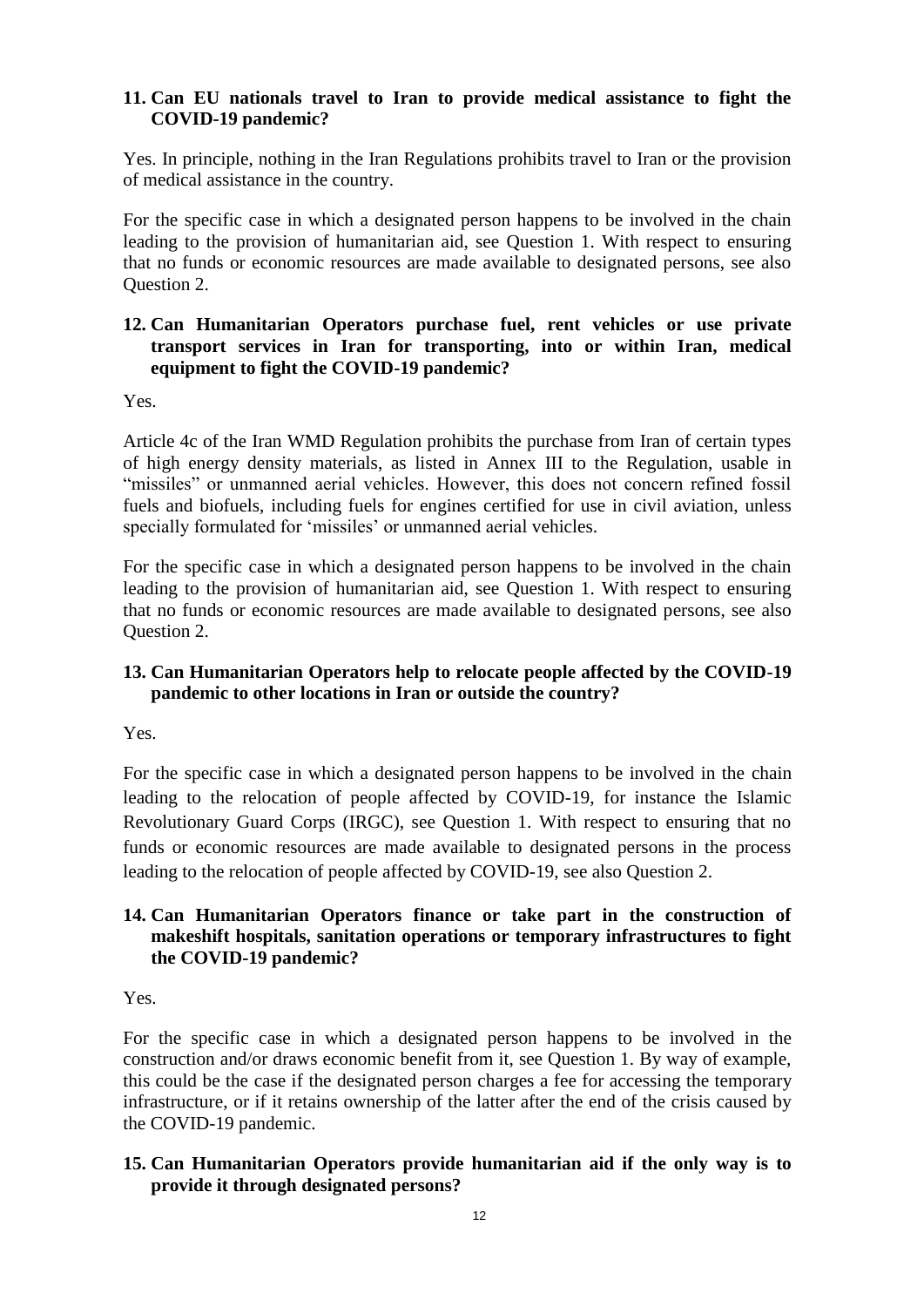Humanitarian Operators must always seek solutions that do not breach EU sanctions. Accordingly, Humanitarian Operators are required to channel humanitarian aid via actions and persons that are not restricted under the Iran Regulations and other applicable sanctions. In accordance with International Humanitarian Law, where no other options are available, the provision of humanitarian aid should not be prevented by EU sanctions. This is however unlikely the case given the targeted nature of the restrictive measures in the EU sanctions vis-à-vis Iran.

### **16. Should Humanitarian Operators vet the final beneficiaries of humanitarian aid?**

No. According to International Humanitarian Law, Article 214(2) of the Treaty on the Functioning of the European Union and the humanitarian principles of humanity, impartiality, independence and neutrality, humanitarian aid must be provided without discrimination. The identification as an individual in need must be made by the Humanitarian Operators on the basis of these principles. Once this identification has been made, no vetting of the final beneficiaries is required.

# <span id="page-13-0"></span>IV. OTHER LEGISLATION

# **17. Are Humanitarian Operators required to comply with EU sanctions concerning International Terrorism and EU sanctions concerning the situation in Syria when delivering aid to fight the COVID-19 pandemic in Iran?**

Yes.

 $\overline{a}$ 

EU sanctions against international terrorism<sup>26</sup> are very limited as far as Iran is concerned and target only a few Iranian persons and entities. If these become involved in a transaction, the specific restrictions in the EU sanctions against international terrorism apply. Further specific guidance from the NCA may be necessary in such a case.

EU sanctions concerning the situation in Syria<sup>27</sup> also target three Iranian persons and one Iranian entity. These sanctions are applicable regardless of the country where the Humanitarian Operator is conducting its activities. The relevant prohibitions, which differ from those of the Iran Regulations, are the topic of a dedicated chapter of this Guidance Note.

# **18. U.S. sanctions against Iran prohibit a number of actions allowed by the EU. Should Humanitarian Operators subject to the jurisdiction of a Member State comply with these foreign sanctions?**

<sup>26</sup> Council Regulation (EC) No 2580/2001 on specific restrictive measures directed against certain persons and entities with a view to combating terrorism (OJ L 344, 28.12.2001, p. 70-75). The Council reviews and amends the list of persons, groups and entities to which this Regulation applies. The most recent version of the list is annexed to Council Implementing Regulation (EU) 2020/1128 of 30 July 2020 implementing Article 2(3) of Regulation (EC) No 2580/2001 on specific restrictive measures directed against certain persons and entities with a view to combating terrorism, and repealing Implementing Regulation (EU) 2020/19 (OJ L 247, 31.7.2020, p. 1–4).(OJ L 8I, 14.1.2020, p. 1-4).

<sup>27</sup> Council Regulation (EU) No 36/2012 of 18 January 2012 concerning restrictive measures in view of the situation in Syria and repealing Regulation (EU) No 442/2011 (OJ L 16, 19.1.2012, p. 1-32).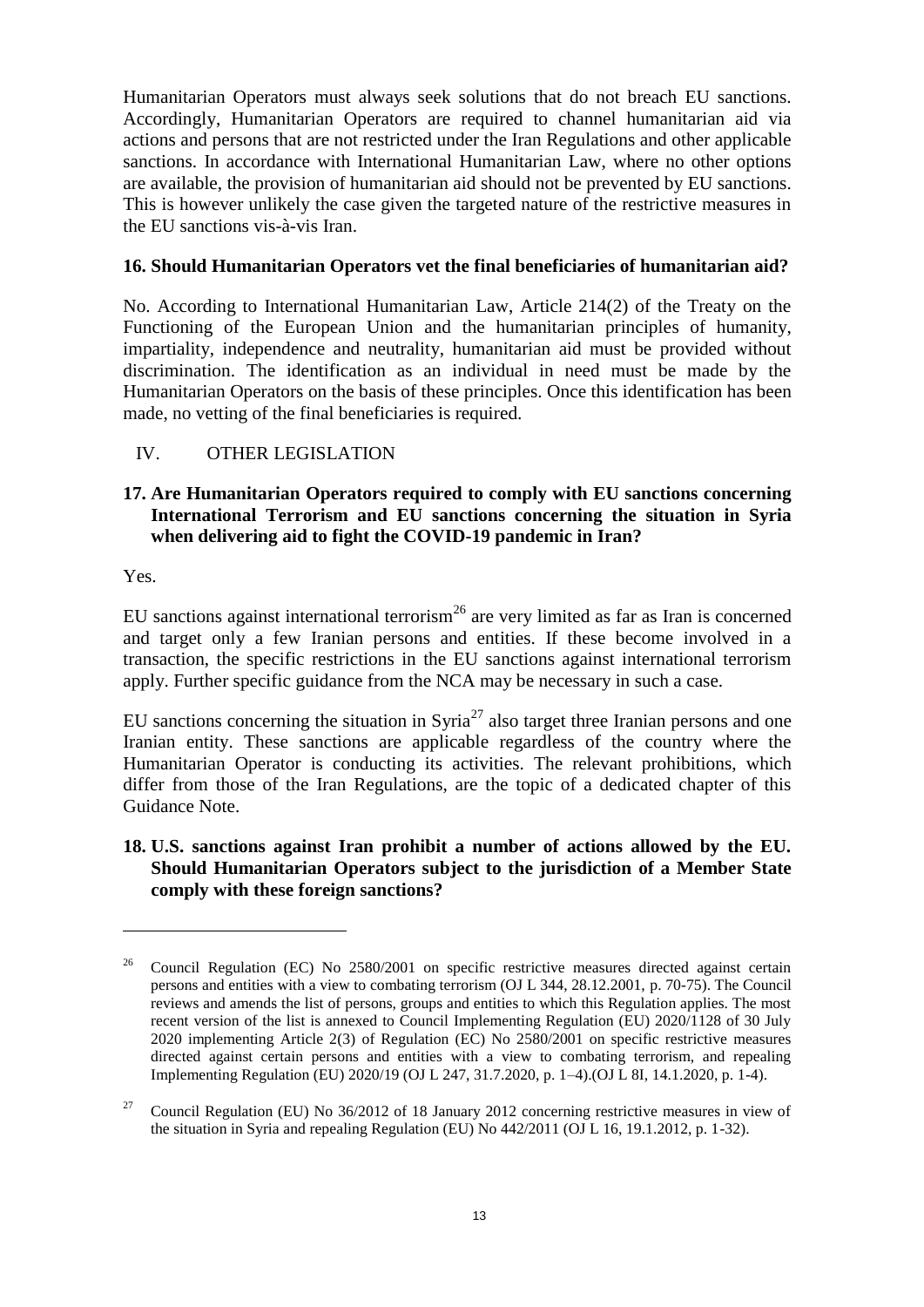No. Humanitarian Operators under the jurisdiction of a Member State are only required to comply with EU sanctions. In fact, they are prohibited from complying with certain U.S. sanctions against Iran.

A number of U.S. sanctions against Iran are applied extra-territorially. This means that they are intended to produce effects beyond the U.S. territory and that they seek to regulate the behaviour of EU economic operators that have no significant connection to the U.S. However, the EU does not recognise the extra-territorial application of laws adopted by third countries and considers such application to be contrary to international law.

Council Regulation (EC) No  $2271/96$  ('Blocking Statute')<sup>28</sup> protects EU persons engaged in lawful (i.e. in compliance with EU law) international trade and/or movement of capital inter alia with Iran, as well as related commercial activities, against the effects of the foreign laws specified in its Annex, including certain U.S. sanctions against Iran. It does so by nullifying the effect in the EU of any foreign court ruling based on the foreign laws in its Annex, and by allowing EU persons to recover in court damages caused by the extra-territorial application of those foreign laws.

At the same time, the Blocking Statute prohibits compliance by EU persons with any requirement or prohibition based on the foreign laws specified in its Annex. EU persons whose economic and financial interests are affected by the extra-territorial application of those laws are required to inform the European Commission<sup>29</sup>.

Details on the rights and obligations set out in the Blocking Statute are available on a dedicated webpage $30$ .

<sup>&</sup>lt;sup>28</sup> Council Regulation (EC) No 2271/96 of 22 November 1996 protecting against the effects of the extraterritorial application of legislation adopted by a third country, and actions based thereon or resulting therefrom (OJ L 309 29.11.1996, p. 1-6).

<sup>29</sup> [RELEX-SANCTIONS @ec.europa.eu.](mailto:RELEX-SANCTIONS%20@ec.europa.eu)

<sup>30</sup> [https://ec.europa.eu/info/blocking-statute.](https://ec.europa.eu/info/blocking-statute)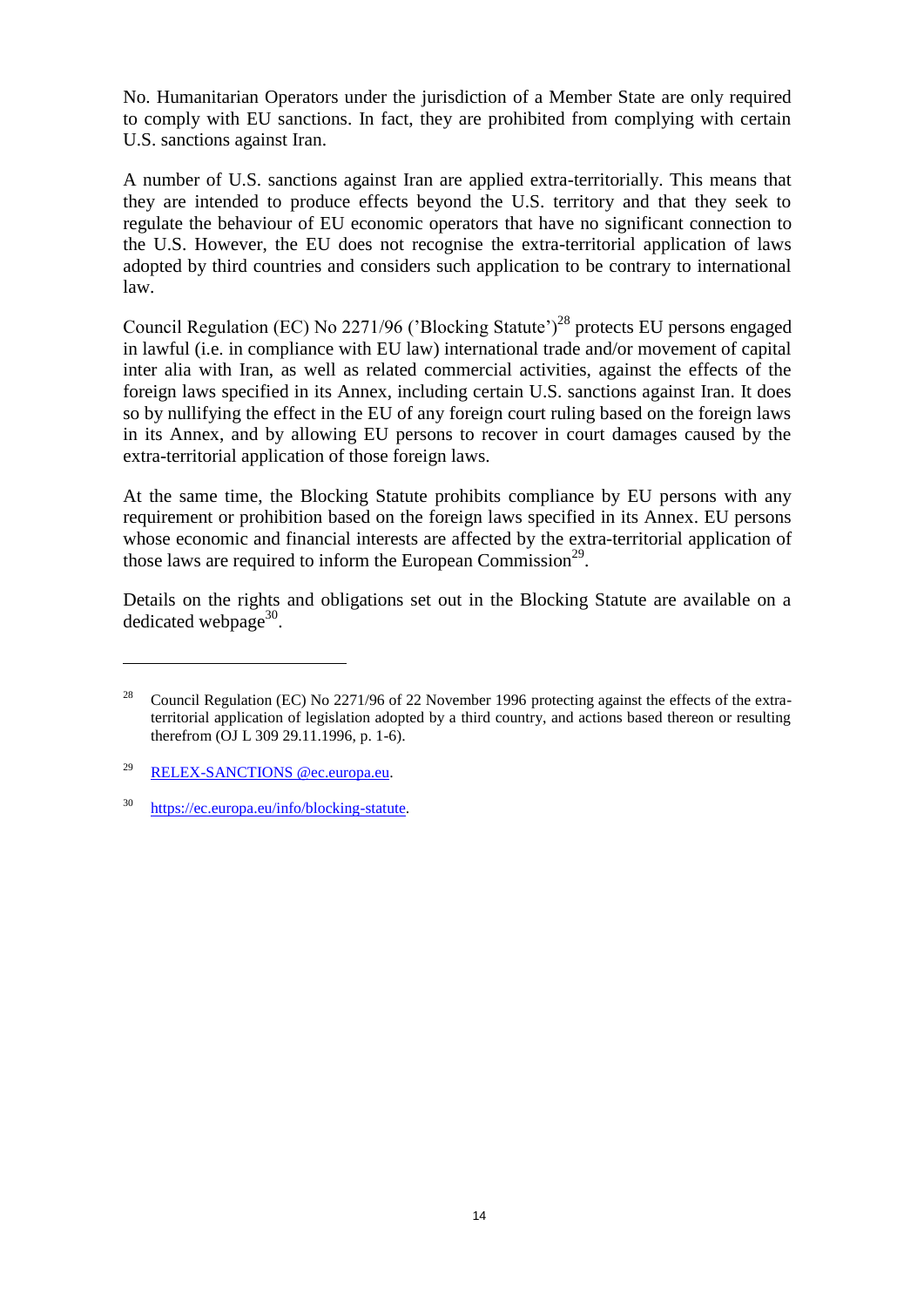# <span id="page-15-0"></span>**SYRIA**

### LEGAL REFERENCES AND GUIDANCE

- Council Regulation (EU) No 36/2012 of 18 January 2012 concerning restrictive measures in view of the situation in Syria (Syria Regulation) $^{31}$ ;
- The European Commission's "Frequently Asked Questions" document on EU restrictive measures in Syria<sup>32</sup> ("Syria FAQs").

EU sanctions vis-à-vis Syria ("Syria Sanctions") were imposed in response to the violent repression by the Syrian regime, including through the use of chemical weapons and live ammunition, of peaceful protest resulting in the death and injury of several demonstrators and arbitrary detentions. The sanctions laid down in Council Regulation (EU) No 36/2012 consist of a number of sectoral restrictions, including a prohibition on exporting goods or technology which might be used for internal repression, including chemicals used in chemical attacks, and a prohibition on the local purchase and import of petroleum products. A number of exceptions are foreseen, notably for humanitarian purposes. EU sanctions target specific persons and specific sectors of the Syrian economy, meaning that the majority of sectors – including food and medicines – are not targeted by EU sanctions at all.

Sanctions laid down in Council Regulation (EU) No 36/2012 include individual designations entailing an assets freeze on persons and entities responsible for the violent repression against the civilian population, persons benefiting from or supporting the regime, Ministers and senior members of Syrian armed forces. As of 17 February 2020, 277 individuals and 71 entities are designated. These lists are also reflected in the EU Sanctions Map<sup>33</sup> and in the Financial Sanctions Database<sup>34</sup>, both of which are freely accessible online.

Given the significant presence of terrorist groups in areas within Syria, EU sanctions against international terrorism pursuant to United Nation Security Council Resolution (UNSCR) 1267 and 1373 are also relevant in this context<sup>35</sup>. Similarly, the EU has adopted sanctions against the proliferation and use of chemical weapons<sup>36</sup>, which

 $31$  OJ L 016 19.1.2012, p. 1.

<sup>&</sup>lt;sup>32</sup> https://ec.europa.eu/info/files/170901-faqs-restrictive-measures-syria en.

<sup>33</sup> [https://www.sanctionsmap.eu/.](https://www.sanctionsmap.eu/) 

<sup>34</sup> [https://webgate.ec.europa.eu/fsd/fsf.](https://webgate.ec.europa.eu/fsd/fsf) 

<sup>&</sup>lt;sup>35</sup> Council Regulation (EC) No 881/2002 of 27 May 2002 imposing certain specific restrictive measures directed against certain persons and entities associated with the ISIL (Da'esh) and Al-Qaida organisations (OJ L 139, 29.5.2002, p. 9) ; Council Regulation (EU) 2016/1686 of 20 September 2016 imposing additional restrictive measures directed against ISIL (Da'esh) and Al-Qaeda and natural and legal persons, entities or bodies associated with them (OJ L 255, 21.9.2016, p. 1); Council Regulation (EC) No 2580/2001 of 27 December 2001 on specific restrictive measures directed against certain persons and entities with a view to combating terrorism (OJ L 344, 28.12.2001, p. 70<sup>)</sup>.

<sup>&</sup>lt;sup>36</sup> Council Regulation (EU) 2018/1542 of 15 October 2018 concerning restrictive measures against the proliferation and use of chemical weapons (OJ L 259, 16.10.2018, p. 12).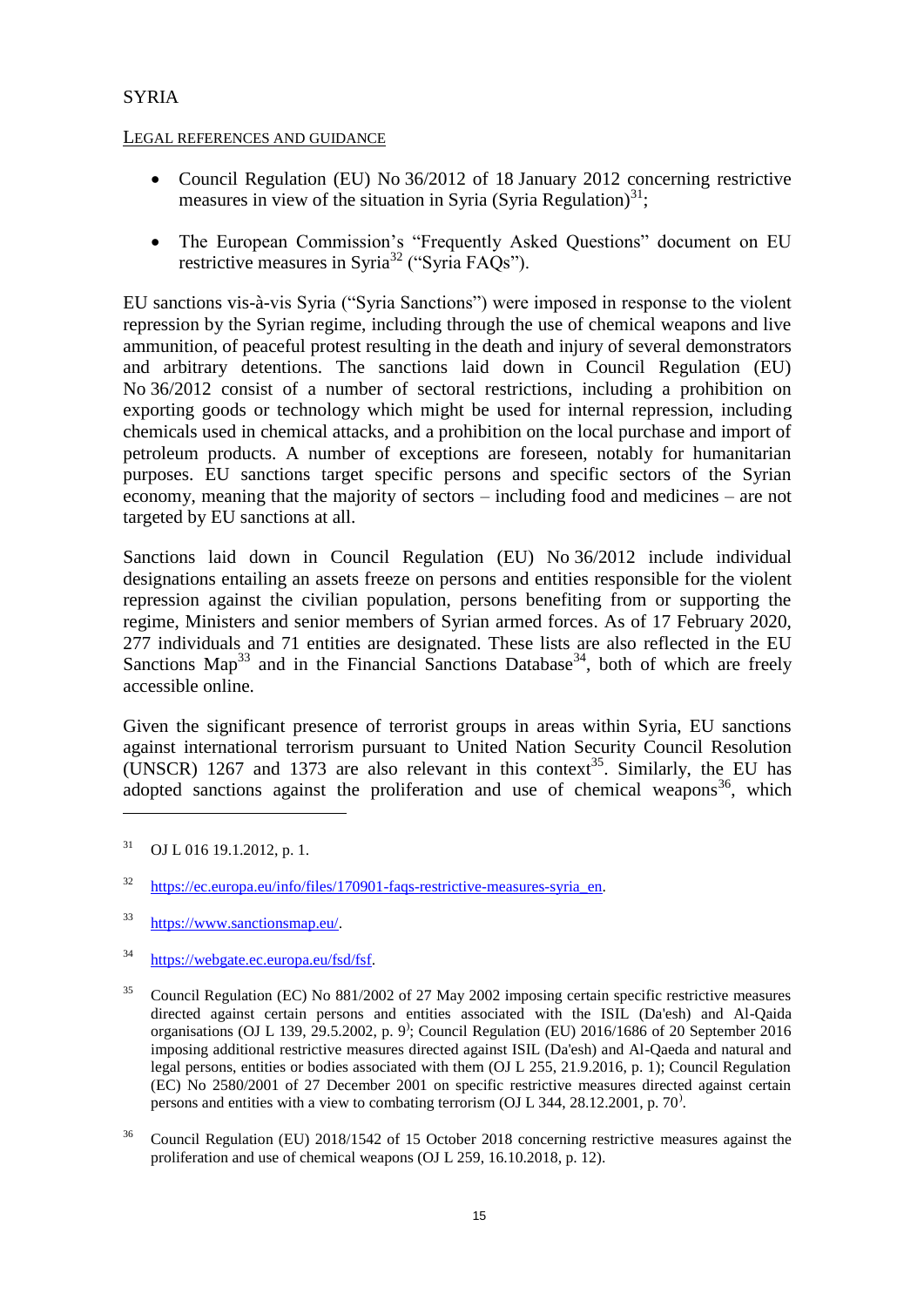currently target five Syrian persons ("EU Sanctions concerning International Terrorism and Chemical Weapons").

**The Syria Sanctions and EU Sanctions concerning International Terrorism and Chemical Weapons do not concern medicine, medical equipment and medical assistance provided to the population at large. As such, medical equipment,**  including oxygen, respirators, personal protective equipment (PPE) and ventilators **as well as medicines and other medical items required to fight the COVID-19 pandemic are not subject to direct restrictions on export, supply, financing or use in Syria.** 

Nevertheless, in specific cases, the export, supply, financing or use of these items may be indirectly impacted by other restrictions, such as the freezing of funds or economic resources of certain persons, entities and bodies subject to EU sanctions ("designated persons") which happen to be involved in the relevant transactions.

As a general rule, **Syria Sanctions allow for funds and economic resources to be made available to designated persons, where such funds or economic resources are necessary solely for the purpose of providing humanitarian relief in Syria or assistance to the civilian population in Syria.** In certain cases, a prior licence from the NCA is necessary (see Section I).

Moreover, Humanitarian Operators might also need to carry out ancillary activities (e.g. transport of medical devices, currency exchange and storage), which may be affected by specific restrictions (e.g. prohibition on the purchase of oil products in Syria). **The Syria sanctions also provide for a series of derogations allowing such ancillary activities to proceed, under certain conditions** (see Section II and III)**.**

The questions below have been compiled through interaction with NCAs, Humanitarian Operators and other international stakeholders since the beginning of the COVID-19 crisis.

- <span id="page-16-0"></span>I. PROHIBITION ON MAKING FUNDS AND ECONOMIC RESOURCES AVAILABLE TO DESIGNATED PERSONS
- **1. Does the provision of humanitarian assistance in the form of food, medicines, medical equipment, disinfectants, medical assistance and other medical products, and the creation of temporary medical infrastructures needed to fight the COVID-19 pandemic in Syria, qualify as "humanitarian relief" or "assistance to the civilian population"?**

Yes, the provision of humanitarian assistance in the form indicated under Question 1 qualifies as "humanitarian relief" or "assistance to the civilian population".

### **2. Are Humanitarian Operators allowed to liaise with designated persons if this is needed in order to provide humanitarian assistance to the civilian population in Syria in the context of COVID-19 pandemic?**

Yes. Humanitarian Operators may liaise with designated persons if this is needed in order to organise the provision of humanitarian aid in a safe and efficient manner.

As a general rule, Article 16a(2) of the Syria Regulation allows for the making available of funds and economic resources to designated persons where such funds or economic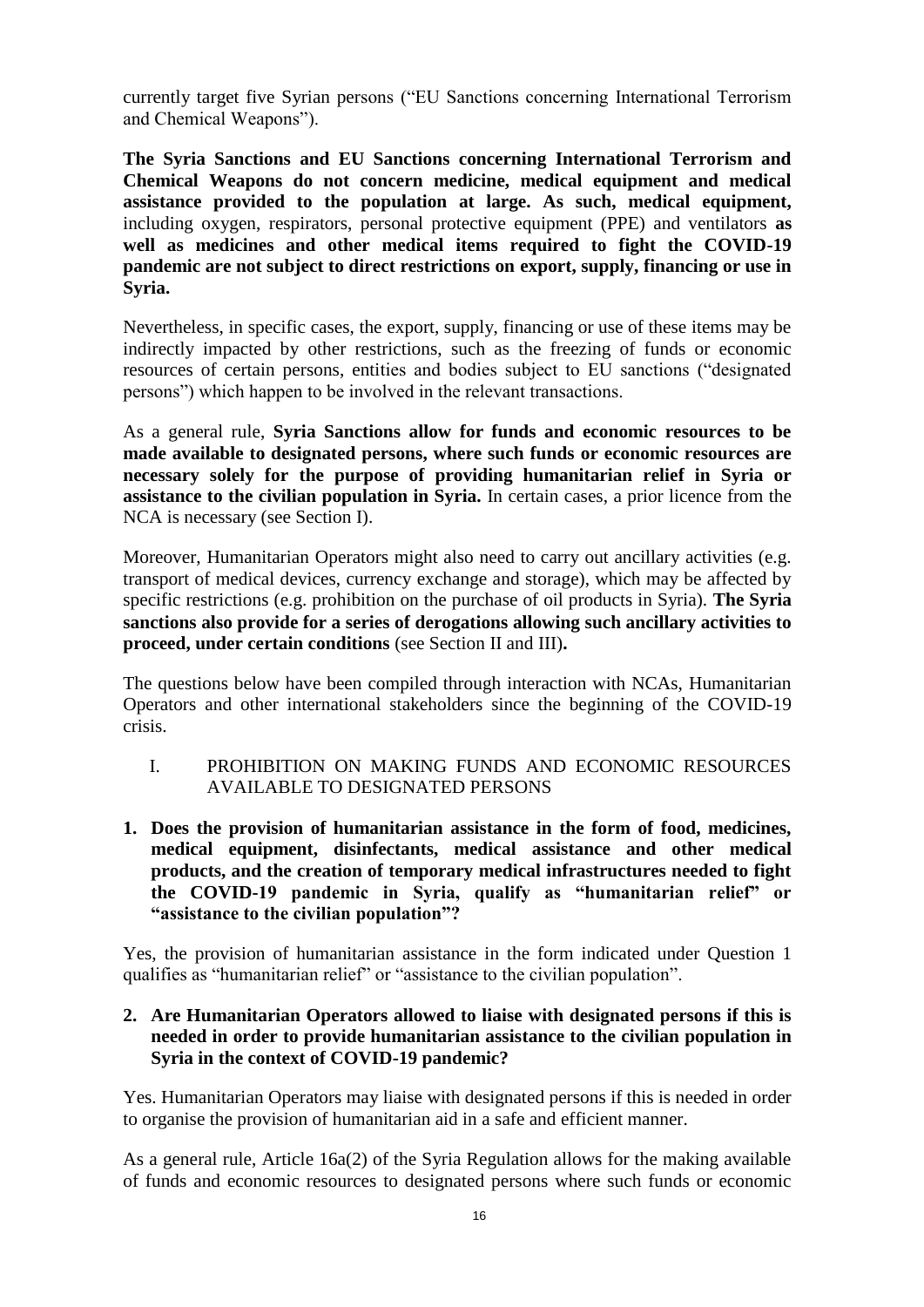resources are necessary solely for the purpose of providing humanitarian relief in Syria or assistance to the civilian population in Syria. A prior licence from the NCA is necessary in order to do so.

The Syria Regulation also allows Humanitarian Operators to make funds and economic resources available to designated persons without the need for prior authorisation from the NCA in very specific and limited cases (e.g. Article 16a(1) of the Syria Regulation). See Question 19 and Questions 25.

# **3. Can medicine, medical equipment, disinfectants and protective equipment constitute "economic resources"?**

Yes. According to the definition in the Syria Regulation, "economic resources" means any kind of resources, tangible or intangible, movable or immovable, "*which are not*  funds, but which may be used to obtain funds, goods or services<sup>37</sup>. Providing batches of medicine, medical equipment and disinfectants to a designated person allows that person to, for instance, sell the goods and obtain funds in exchange, hence it amounts to making economic resources available to, or for the benefit of, a designated person. This could be the case where medical devices are provided to designated persons within the Syrian administration or to designated persons running healthcare facilities. Making economic resources available to, or for the benefit of, a designated person requires prior authorisation by the NCA, unless otherwise exempted.

However, providing isolated items of the abovementioned goods to a designated person for their own use or protection would not amount to making economic resources available to them (see, by analogy, Question 6 of the Syria FAQs).

# **4. Can the provision of medical assistance amount to "making economic resources available" to designated persons?**

In principle, the provision of medical assistance to persons infected by, or suspected of having contracted COVID-19, is not itself considered to have an intrinsic economic value, or be exchangeable for funds or economic resources. Consequently, it does not amount to an economic resource, and thus the involvement of a designated person in the provision of such medical assistance will not breach the Syria Regulation.

For the specific case in which a designated person happens to be involved in the provision of medical assistance **and** draws economic benefit from it, for instance by charging the beneficiaries for the service provided or by obtaining any economic resource for his/her/its own benefit in the context of the provision of medical assistance, see Question 2.

# **5. Can Humanitarian Operators provide funds to local organisations in Syria for the purpose of fighting the COVID-19 pandemic?**

Yes.

 $\overline{a}$ 

For the specific case in which a designated person happens to be involved in the chain leading to the provision of humanitarian aid, see Question 2 and 4. With respect to how

 $37$  Article 1(f) of the Syria Regulation.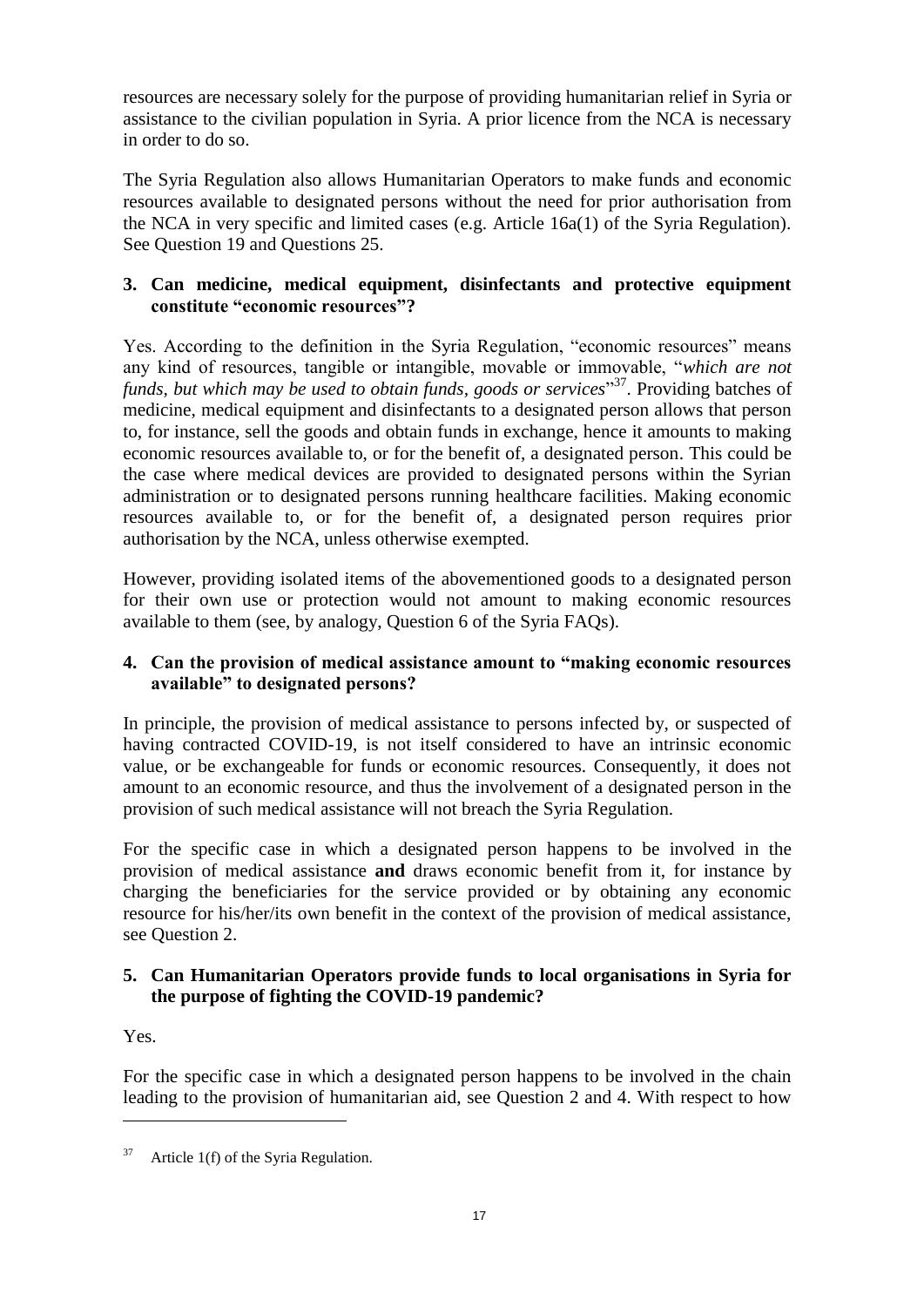to ensure that no funds or economic resources are made available to designated persons, see also Question 20.

### <span id="page-18-0"></span>II. IMPORT AND EXPORT RESTRICTIONS

# 6. **Is the export of ventilators or powered respirators for medical purposes (assisted breathing) allowed under the Syria Sanctions**?

Yes. In principle, ventilators for medical purposes do not fall under the scope of the export restrictions of the Syria Regulation.

With respect to powered respirators, a case-by-case assessment of the technical features of the specific item to be exported may be needed, in order to ensure that it is meant solely for medical purposes, and not for military activities or internal repression. This is because in the latter case, powered respirators could be subject to prior NCA authorisation under the Dual-Use Regulation, as referred to by the Syria Regulation $\frac{38}{2}$ .

For technical specifications, Humanitarian Operators should seek information from the manufacturer on whether the item falls under the scope of the Dual Use Regulation.

The relevant NCA should be contacted in case of doubt.

 $\overline{a}$ 

For the specific case in which a designated person happens to be involved in the chain leading to the provision of humanitarian aid, see Question 2.

# **7. Is the provision of medical devices other than ventilators or powered respirators to fight the COVID-19 pandemic, including oxygen canisters, allowed under the Syria Regulation?**

Yes. In principle, the sale, supply, transfer or export to Syria, financing or use of medical devices is not prohibited under the Syria Regulation.

For the specific case in which a designated person may obtain economic resources from the provision of humanitarian aid, see Question 2.

### **8. Is the provision of medicines, disinfectants, detergents or chemicals to fight the COVID-19 pandemic allowed under the Syria Regulation?**

Yes. In principle, EU restrictive measures laid down in the Syria Regulation do not prohibit the sale, supply, transfer or export, financing or use of medicines, soaps, disinfectants (biocides), detergents or chemicals for medical use needed to fight the COVID-19 pandemic.

However, the sale, supply, transfer or export to Syria, financing or use of some chemical substances used for disinfection/cleaning require prior authorisation granted by a NCA pursuant to Article 2b, due to the fact that they may also be used for internal repression,

<sup>38</sup> Council Regulation (EC) No 428/2009 of 5 May 2009 setting up a Community regime for the control of exports, transfer, brokering and transit of dual-use items. See in particular entry 1A004.a of the Annex to the Dual-Use Regulation, which is referred to by Article 2d of the Syria Regulation, as amended by Article 1 of Council Regulation (EU) No 697/2013 of 22 July 2013 (OJ L 198, 23.7.2013, p. 28).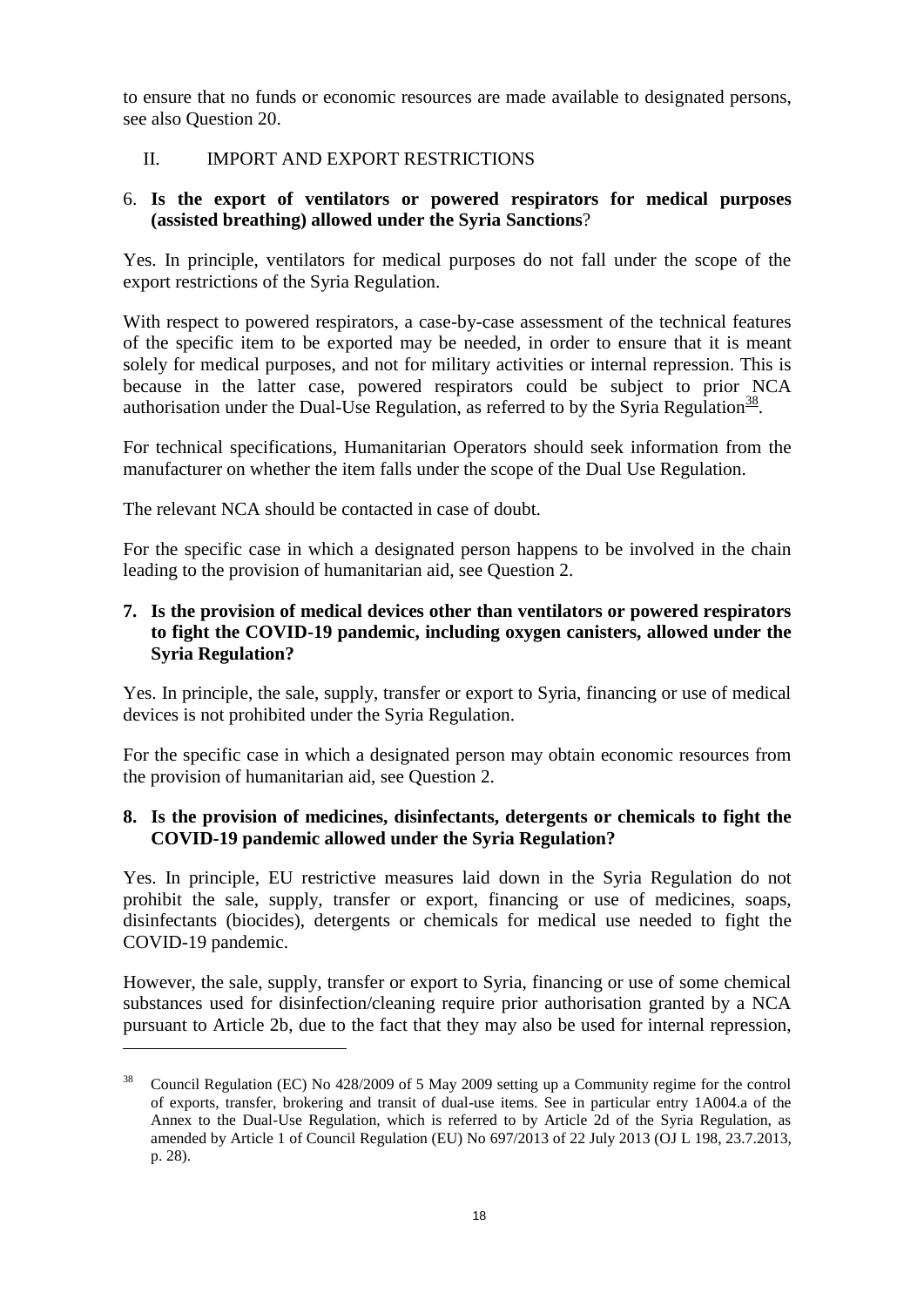including carrying out chemical attacks. In particular, this is the case for ethanol, isopropanol and sodium hypochlorite<sup>39</sup>.

An authorisation is required for the sale, supply, transfer or export of ethanol, isopropanol and sodium hypochlorite on their own or in mixtures in specific high concentrations ("Restricted concentrations")<sup>40</sup>. To obtain such an authorisation, the Humanitarian Operators must demonstrate that these substances will be used to provide humanitarian relief in the context of the fight against the pandemic, and not for other purposes <sup>41</sup>. The Humanitarian Operators can seek guidance from the NCA on the necessary information to substantiate the application for that authorisation.

Disinfectants, hand sanitizers and detergents/cleaning products in the form of endproducts are themselves mixtures. However, these end-products generally require a lower concentration of ethanol, isopropanol and sodium hypochlorite than the Restricted concentrations<sup>42</sup>. In this case, the derogation is not required. These products can therefore be freely traded and provided in the context of humanitarian aid.

The prior authorisation is also not required in the less likely case where those endproducts incorporate ethanol, isopropanol and sodium hypochlorite in concentration equal to or exceeding the Restricted concentrations, provided that the Humanitarian Operator can guarantee that either of these conditions is met:

- 1. ethanol, isopropanol and sodium hypochlorite cannot feasibly be removed from the product or used for other purposes (removal/repurposing of the controlled chemicals is unfeasible)<sup>43</sup>; or
- 2. for ethanol and sodium hypochlorite, the end-products are consumer goods packaged for retail sale for personal use or packaged for individual use<sup>44</sup>.

Ethanol is an active substance which is used for many disinfectant products (product type 1 under Regulation (EU) No 528/2012 of the European Parliament and of the Council of 22 May 2012 concerning the making available on the market and use of biocidal products). Isopropanol has recently been used as an alternative to ethanol due to the shortage of the latter. Sodium hypochlorite is used as a biocide in detergents, commonly encountered in liquid bleach. The sale, supply, transfer or export of ethanol, isopropanol, and sodium hypochlorite, which are listed under Annex IX, entry A1.004, is subject to authorisation requirements under Article 2b of the Syria Regulation. Ethanol is applied in the production of dialkyl alkylphosphonates and anhydrous ethanol, which can be used as solvents in chemical reactions to produce precursors of chemical weapons (including sarin). Sodium hypochlorite solutions can be used to extract chlorine gas.

<sup>&</sup>lt;sup>40</sup> The restriction apply to mixtures in concentrations from 90% or greater (ethanol, sodium hypochlorite) or 95% or greater (Isopropanol).

 $41$  According to Article 2b(2), the NCA shall not grant an authorisation if it has reasonable grounds to determine that the substances the sale, supply, transfer or export of which is in question is or might be used for internal repression or for the manufacture and maintenance of products which might be used for internal repression.

<sup>&</sup>lt;sup>42</sup> The concentration of ethanol and isopropanol in disinfectants and detergents is usually 75%. Bleaches contain sodium hypochlorite below 10% concentration, with common concentration of about 5%.

<sup>&</sup>lt;sup>43</sup> See General Note to Annex IX, as amended by Article 3 of Council Regulation (EU) No 509/2012 of 15 June 2012 amending Regulation (EU) No 36/2012 (OJ L 156, 16.6.2012, p. 10).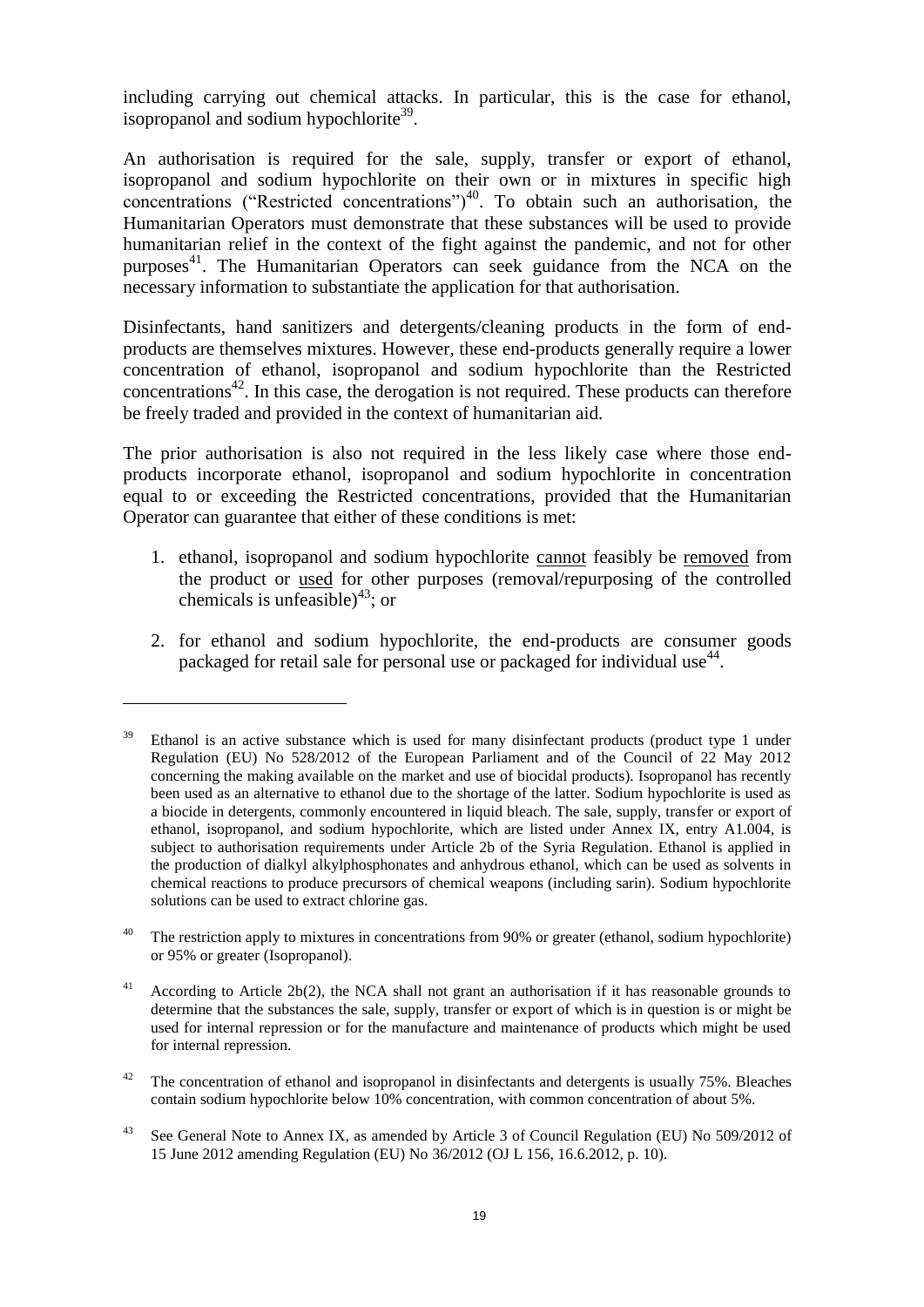For technical specifications of the goods, Humanitarian Operators should seek information from the manufacturer, possibly obtaining a declaration that the item does not fall under the relevant restriction of the Syria Regulation<sup>45</sup>. In case of doubt, Humanitarian Operators should contact the NCA.

For the specific case in which a designated person happens to be involved in the chain leading to the provision of humanitarian aid, see Question 2.

# **9. Is the provision of COVID-19 testing kit (qRT-PCR KIT) allowed under the Syria Regulation?**

Yes. EU restrictive measures set out in the Syria Regulation do not prohibit the sale, supply, transfer or export, financing or use of COVID-19 testing kits such as quantitative real time PCR kit (qRT-PCR KIT). The reagents commonly used in qRT-PCR KIT are also not subject to any kind of trade restrictions under the Syria Regulation. Should the Humanitarian Operator have reason to believe that the reagents provided with the qRT-PCR KIT are not the ones commonly used, it should seek confirmation from the manufacturer that those reagents are not subject to export restrictions under the Syria Regulation. The NCA should be contacted in case further guidance is needed.

For the specific case in which a designated person happens to be involved in the chain leading to the provision of COVID-19 testing kit (qRT-PCR KIT) as part of humanitarian aid, see Question 2.

### **10. Is the provision of personal protective equipment needed to fight the COVID-19 pandemic allowed under the Syria Regulation?**

Yes. In principle, the Syria Regulation does not prohibit the sale, supply, transfer or export, financing and use of personal protective equipment (PPE) needed to fight the COVID-19 pandemic.

Certain specific items used as PPE in the context of the fight against the COVID-19 pandemic, such as masks, gloves and protective shoes can also be adapted for use in war situations to protect from biological agents. The sale, supply, transfer or export, financing or use of this PPE is subject to prior authorisation by a  $NCA^{46}$ .

Humanitarian Operators should ensure that the PPE intended for sale, supply, transfer or export, financing or use in the fight against the pandemic is not adapted for use in war scenarios. In case of uncertainty, Humanitarian Operators should seek the necessary clarification from the manufacturer. If an authorisation is nevertheless required, because the PPE is adapted for use in war scenarios in addition to use in civilian contexts, the

<sup>44</sup> See Annex IX of the Syria Regulation, as amended by letter (a), point 11, Article 1 of Council Regulation (EU) No 697/2013 of 22 July 2013 (OJ L 198, 23.7.2013, p. 28). According to this Article, this condition does not apply to those consumer goods incorporating isopropanol.

<sup>45</sup> In particular, entry A1.004 of Annex IX to the Syria Regulation.

<sup>&</sup>lt;sup>46</sup> In particular, see entry I.B.1A004, table A, Part 1 of Annex IA to the Syria Regulation. This entry covers, inter alia, protective suits, gloves and shoes specially designed or modified for defence against biological agents adapted for use in war.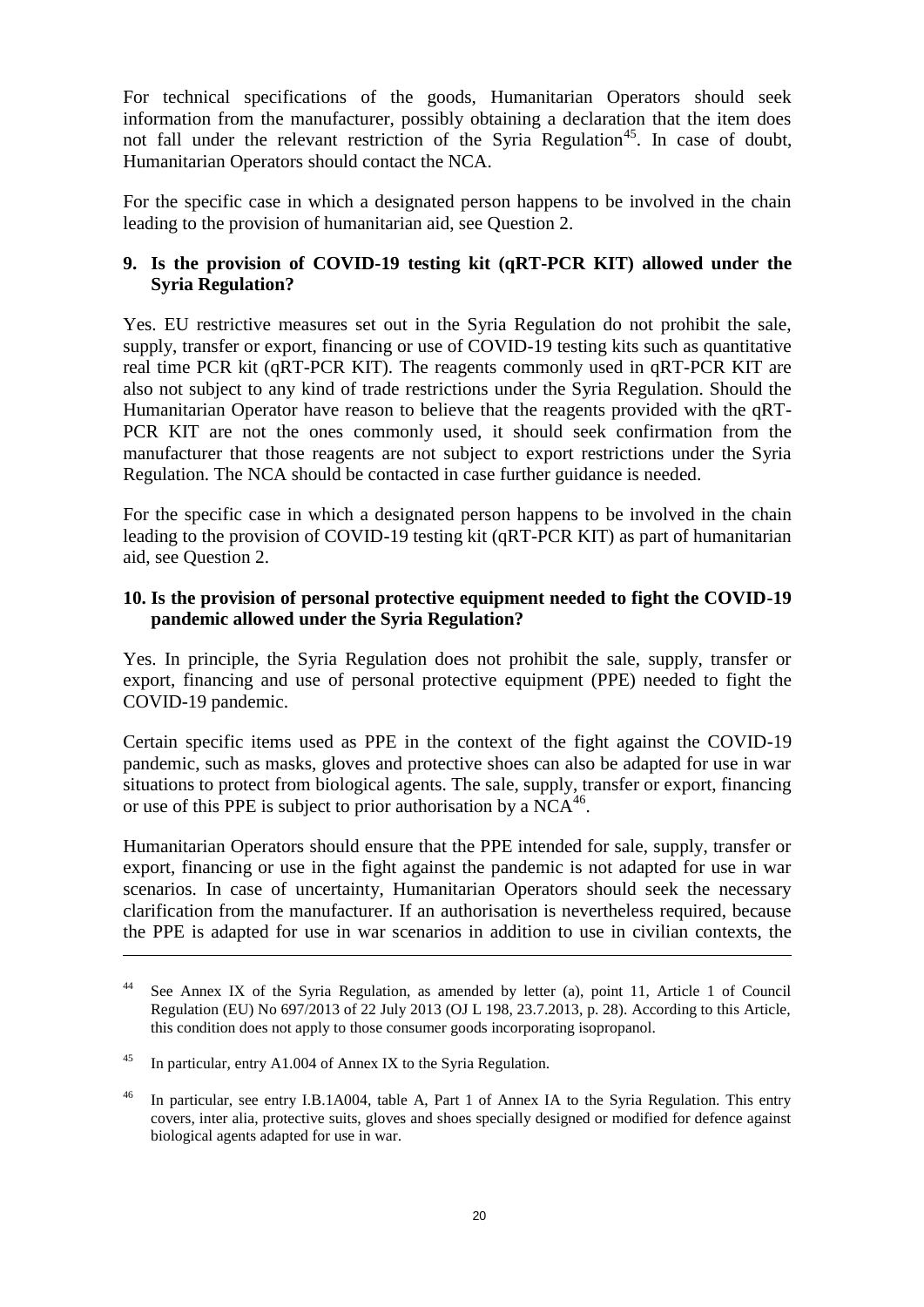Humanitarian Operator handling the export should demonstrate to the NCA that the item has a humanitarian purpose<sup>47</sup>.

For the specific case in which a designated person happens to be involved in the chain leading to the provision of humanitarian aid, see Question 2.

# <span id="page-21-0"></span>III. OTHER RESTRICTIONS

# **11. Can EU banks open a new bank account with a Syrian credit or financial institution to support humanitarian aid fighting the COVID-19 pandemic?**

Yes, subject to a specific request for derogation.

Under specific conditions, Article 25a of the Syria Regulation provides that banks can request a derogation from the NCA to open a bank account with a Syrian credit or financial institution for the purpose of providing assistance to the Syrian civilian population. See also Questions 23 to 24 of the Syria FAQs.

# **12. Can EU nationals travel to Syria to provide medical assistance to fight the COVID-19 pandemic?**

Yes. In principle, nothing in the Syria Regulation prohibits travel to Syria, or the provision of medical assistance in the country.

For the specific case in which a designated person happens to be involved in the chain leading to the provision of humanitarian aid, see Question 2.

# **13. Can Humanitarian Operators purchase fuel in Syria for transporting, into or within Syria, medical equipment to fight the COVID-19 pandemic?**

Yes, pursuant to Article 6a of the Syria Regulation.

If Humanitarian Operators receive public funding from the EU or a Member State for the purpose of providing humanitarian aid in Syria, no prior authorisation by the NCA is required in order to purchase fuel needed to provide such aid pursuant to Article 6a(1). In this case, if the payment for the fuel goes to a designated person, it can be made without any authorisation as per Article 16a(1) of the Regulation.

If Humanitarian Operators do not receive funding from the EU or a Member State for the purpose of providing humanitarian aid in Syria, a prior authorisation by the NCA is required in order to purchase the fuel pursuant to Article 16a(2) of the Regulation. In this case, if the payment for the fuel goes to a designated person, an authorisation is needed in accordance with Article 16a(2) of the Regulation (see also Question 18 of the Syria FAQs). In the latter case, when contacting the NCA, Humanitarian Operators should specify whether they need to purchase oil on different occasions (e.g. small purchases from petrol stations) or if they envisage a one-off purchase (e.g. refuelling a lorry before leaving Syria). While blanket exemptions are not allowed, Article 6a(2) of the Syria Regulation allows NCAs to grant general derogations for identical recurring operations.

<sup>&</sup>lt;sup>47</sup> Article 2a(2) of the Syria Regulation.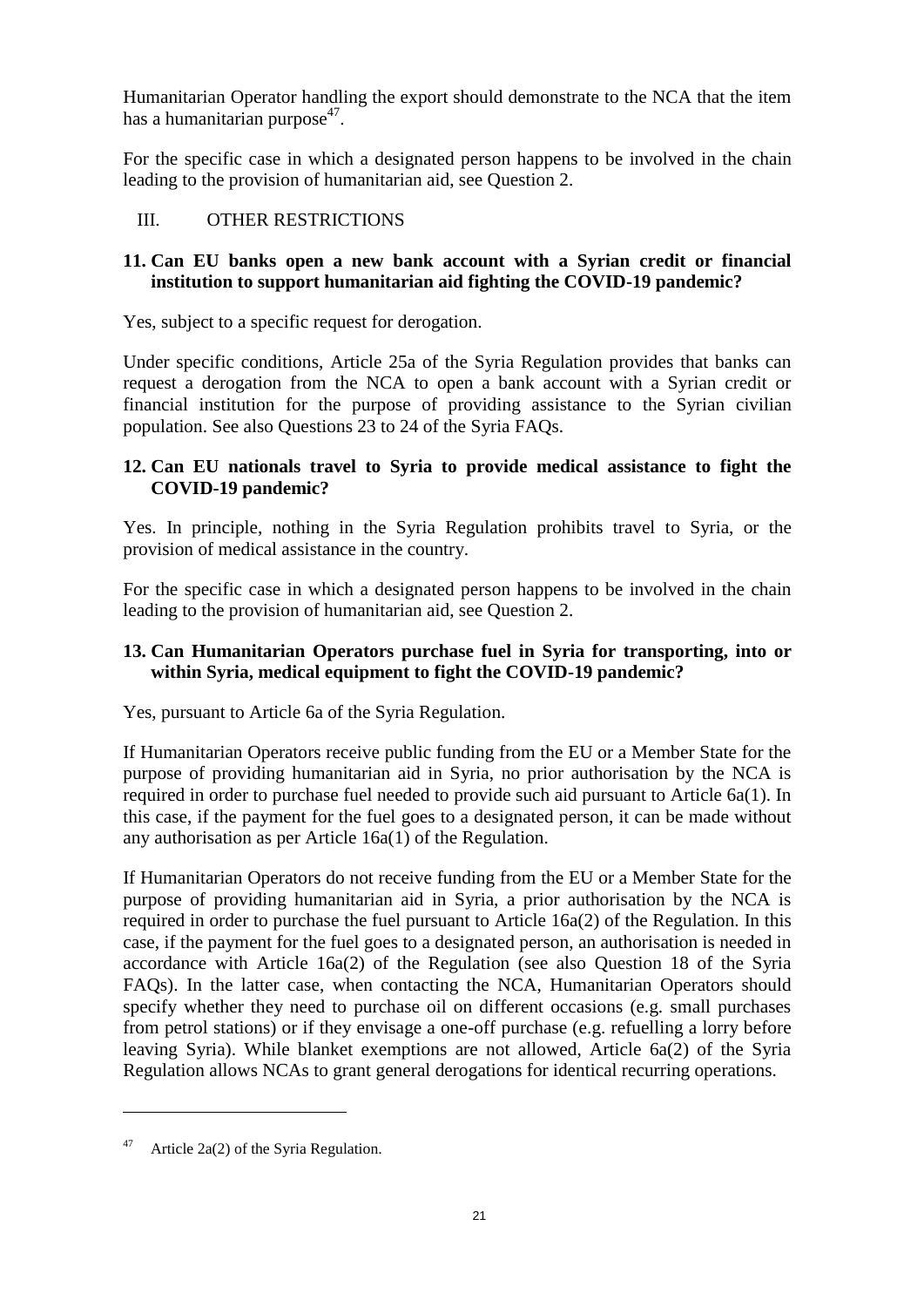See also Question 18 on joint applications and Question 19 on general derogations.

See also the Syria FAQs, questions 16 to 18.

# **14. If imports of medical material into Syria in connection with the fight against the COVID-19 pandemic are subject to taxes and import duties, can Humanitarian Operators pay those to the Syrian Government?**

Yes, if this is the only way to provide humanitarian assistance to the civilian population in Syria in the context of COVID-19 pandemic.

If the payment is to be made to, or will indirectly benefit, a designated person, which is highly likely in this case, a derogation from the NCA may be needed. See also Question 2.

### **15. Can Humanitarian Operators evacuate people affected by the COVID-19 pandemic to other locations in Syria or outside the country?**

Yes.

 $\overline{a}$ 

If the action entails, for instance, purchasing fuel or making funds available to a designated person<sup>48</sup>, a derogation may be necessary. See Question 13.

Note that it is possible to procure jet fuel for designated Syrian air carriers for the purpose of evacuation of the population affected by the pandemic in accordance with Article 7a.5(b) of the Syria Regulation.

### **16. Can Humanitarian Operators finance or take part in the construction of makeshift hospitals, sanitation operations or temporary infrastructures to fight the COVID-19 pandemic?**

Yes. See also Question 1.

For the specific case in which a designated person happens to be involved in the construction and/or draws economic benefit from it, see Question 2. By way of example, this could be the case if the designated person charges a fee for accessing the temporary infrastructure, or if it retains ownership of the latter after the end of the crisis caused by the COVID-19 pandemic.

### **17. Can Humanitarian Operators provide humanitarian aid if the only way is to provide aid through designated persons?**

Humanitarian Operators should make use of the existing exceptions under the Syria Regulation. However, in accordance with International Humanitarian Law, where no other option is available, the provision of humanitarian aid should not be prevented by EU restrictive measures. This, however, is unlikely to be the case, given that the Syria Sanctions provide ample derogations catering for humanitarian activities and if the present guidelines are strictly followed.

By way of example, see entry 50, Part B, Annex II (Syrian Arab Airlines).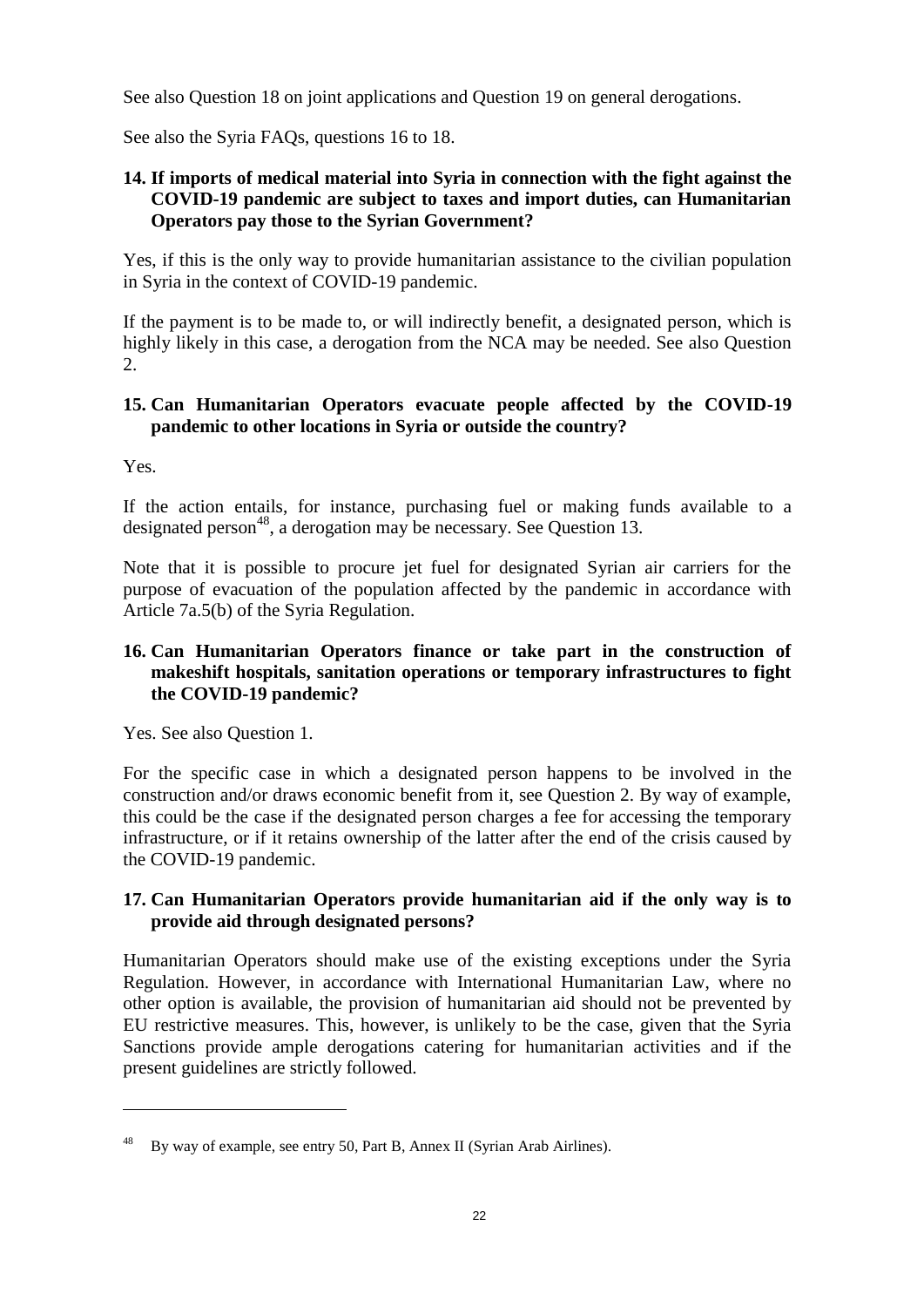# <span id="page-23-0"></span>IV. PROCEDURAL QUESTIONS

### **18. Are joint applications acceptable, for instance, one application by several Humanitarian Operators, or one application to several NCAs at the same time?**

For the sake of efficiency, if a humanitarian project to fight the COVID-19 pandemic requires several applications for derogations to be **submitted, whether to one or several NCAs**, it should be possible to submit a single application to all relevant NCAs.

Similarly, if a humanitarian project requires **several Humanitarian Operators to apply** for derogations, it should be possible to submit a joint application. Donors, banks, International Organisations and NGOs involved in a humanitarian project should cooperate to exchange information in order to gather the evidence required by the NCAs to grant the authorisation.

In the current exceptional circumstances, **NCAs are invited to establish a contact point for humanitarian derogations related to the fight against the COVID-19 pandemic**. Given the urgency of the situation, NCAs should cooperate to ensure that they provide timely and consistent replies to such requests. The Commission stands ready to support NCAs in their efforts.

### **19. Can NCAs grant general authorisations, or do Humanitarian Operators need to apply for an authorisation for each individual activity?**

NCAs can grant derogations under any EU sanctions for a limited number of reasons, which the NCA needs to verify in each given case.

The Syria Regulation explicitly allows NCAs to grant general authorisations ("*under the general and specific conditions they deem appropriate*") in two cases: for the making available of certain funds or resources to designated persons in relation to humanitarian activities under Article 16a(2) and for purchasing petroleum products in Syria for the same activities, under Article 6a(2).

It is up to the relevant NCA to decide whether, in the case of identical recurrent activities/transactions the conditions of which are known in advance, they wish to grant a single authorisation covering all activities/transactions, or prefer to authorise them one by one. The Commission encourages NCAs to consider whether, in the current exceptional circumstances, a single authorisation could facilitate the provision of humanitarian aid to the persons affected by the COVID-19 pandemic. In issuing an authorisation, the NCAs may decide to impose conditions to ensure that the exceptions do not frustrate or circumvent the objective of the sanctions.

### **20. How can Humanitarian Operators ensure that they are not making funds or economic resources available to designated individuals, entities or bodies when providing aid to fight the COVID-19 pandemic?**

Annexes II and IIa of the Syria Regulation contain the lists of individuals, entities and bodies designated under EU restrictive measures. These lists are also reflected in the EU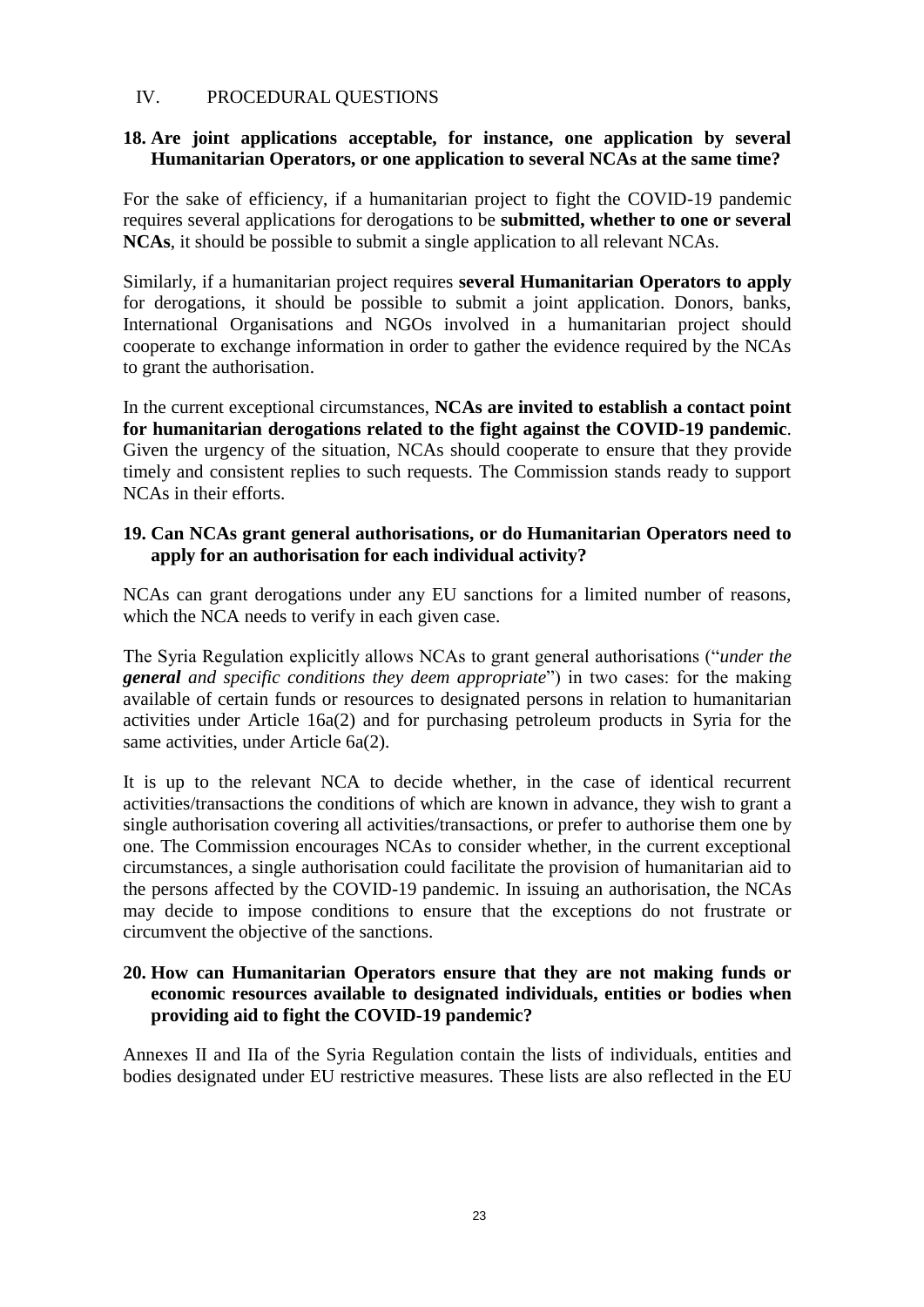Sanctions Map<sup>49</sup> and in the Financial Sanctions Database<sup>50</sup>, both of which are freely accessible to Humanitarian Operators. These lists are regularly updated.

Humanitarian Operators should already have in place the required procedures to carry out the necessary checks to ensure that partners involved in the delivery of humanitarian aid are not designated under EU restrictive measures. In the context of providing assistance to fight the spread of COVID-19 in Syria, close attention should be paid to the designated persons, entities and bodies linked to the healthcare sector, both public and private, as well as the logistics sector. The Humanitarian Operators should also ensure that funds and economic resources, including medical equipment, are not diverted by designated persons. This entails adopting the necessary precautions and verifications to ensure that funds and economic resources are not seized by these persons (e.g. designated members of the Syria armed forces).

Humanitarian Operators, especially those closest to external partners and subcontractors, should gather as much information as reasonably possible and make their partners aware, preferably contractually, that funds or economic resources must not be made available to designated persons or for their benefit. The use of Hawala and other informal types of money transfer also fall within the scope of this prohibition.

According to Article 28 of the Syria Regulation, violations of EU restrictive measures do not give rise to any liability if the violator did not know, and had no reasonable cause to suspect, that its actions would infringe the prohibitions at hand. In this vein, EU restrictive measures should not lead to over-compliance. In particular, they should not be interpreted as requiring Humanitarian Operators to carry out unrealistic efforts to collect evidence or prove the negative.

If a designated person happens to be involved in a humanitarian transaction, this does not automatically mean that the transaction must be abandoned. The Syria Regulation contains a number of important exceptions allowing such transactions to go through, subject, in certain cases, to the NCA's prior approval. See also Section I, and in particular Questions 2, 4 and 5, and Question 25.

In case of doubt, Humanitarian Operators should reach out to the relevant NCA to enquire whether their procedures respect the anti-circumvention clause of the Syria Sanctions. NCAs should provide timely and clear guidance to Humanitarian Operators in that regard.

### **21. How can Humanitarian Operators request a derogation in order to carry out a restricted action/transaction, if the purpose is to provide assistance to people affected by the COVID-19 pandemic?**

A derogation can be requested by any Humanitarian Operator involved in the provision of humanitarian aid. Usually, the implementing partners are best placed to gather the necessary information. All other operators, including donors and banks, should cooperate with the applicant to facilitate the collection and sharing of such information.

<sup>49</sup> [https://www.sanctionsmap.eu/.](https://www.sanctionsmap.eu/) 

<sup>50</sup> [https://webgate.ec.europa.eu/fsd/fsf.](https://webgate.ec.europa.eu/fsd/fsf)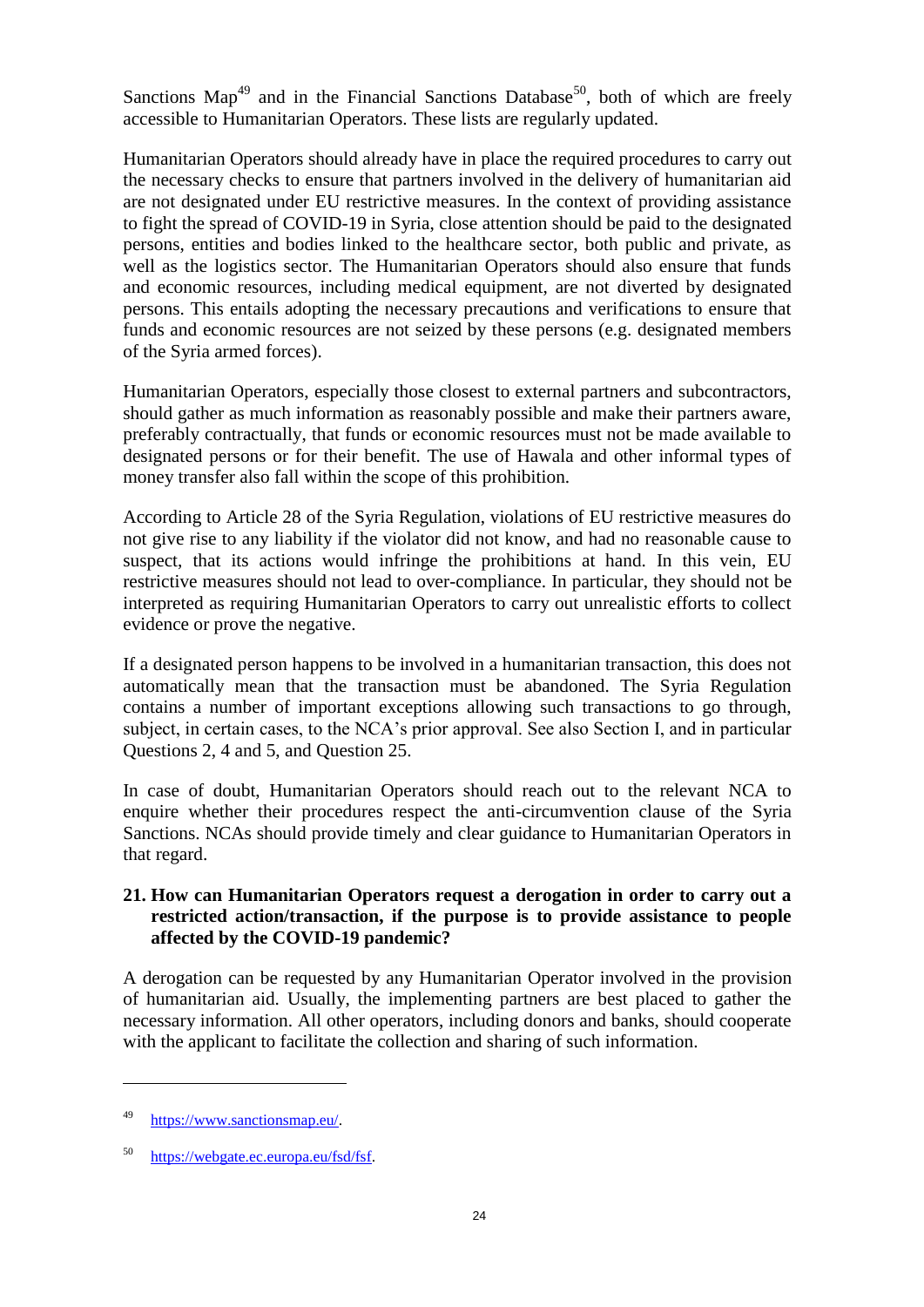Humanitarian Operators must address the NCA with which they have the closest link, as indicated in Annex III to the Syria Regulation. They should seek guidance from the NCA to identify the documents needed to obtain the relevant derogations.

See also Question 18 concerning joint applications.

# **22. How can Humanitarian Operators obtain expedited derogations, if the situation on the ground so requires?**

Humanitarian Operators seeking an urgent derogation should clearly point out the urgency and explain the underlying reasons in their application. The more complete an application is, the easier and faster an NCA will be able to process it. Supporting declarations from the donors, letters of comfort from other authorities and similar documents may also be attached to the submission to facilitate the review of the application by the NCA. Humanitarian Operators must obtain the relevant authorisation before initiating the humanitarian project to fight the COVID-19 pandemic.

In order to expedite the process, Humanitarian Operators should liaise with and seek guidance from the NCA even before the submission of an application.

Consistent guidance throughout the EU is paramount in order to ensure that Humanitarian Operators in the EU are able to operate. The Commission stands ready to support NCAs in their efforts, and to create a single platform for publishing the guidance issued by NCAs.

# **23. Are Humanitarian Operators required to comply with EU Sanctions concerning International Terrorism and Chemical Weapons when delivering aid to fight the COVID-19 pandemic in Syria?**

Yes.

 $\overline{a}$ 

EU Sanctions concerning International Terrorism and Chemical Weapons target certain persons which may operate in Syria. If they become involved in a transaction, the specific restrictions in the EU Sanctions against International Terrorism and Chemical Weapons apply. Further specific guidance from the relevant NCA is required in such a case.

# **24. What is the difference between exemptions and derogations (together defined as "exceptions")?**

Exemptions mean that a restriction does not apply when the purpose of the action is to provide humanitarian aid. Humanitarian Operators can carry out the action at hand without any delay. They should however be capable of demonstrating that the action was undertaken for a specific humanitarian purpose.

Derogations mean that a restricted (prohibited) action can be carried out only after the NCA has granted an authorisation, as long as the purpose is to provide humanitarian  $aid^{51}$ .

<sup>51</sup> Exemptions are generally phrased along the following lines: "*(The prohibitions laid down in) Article… shall not apply to…*". Derogations are generally phrased along the following lines: "*By way of*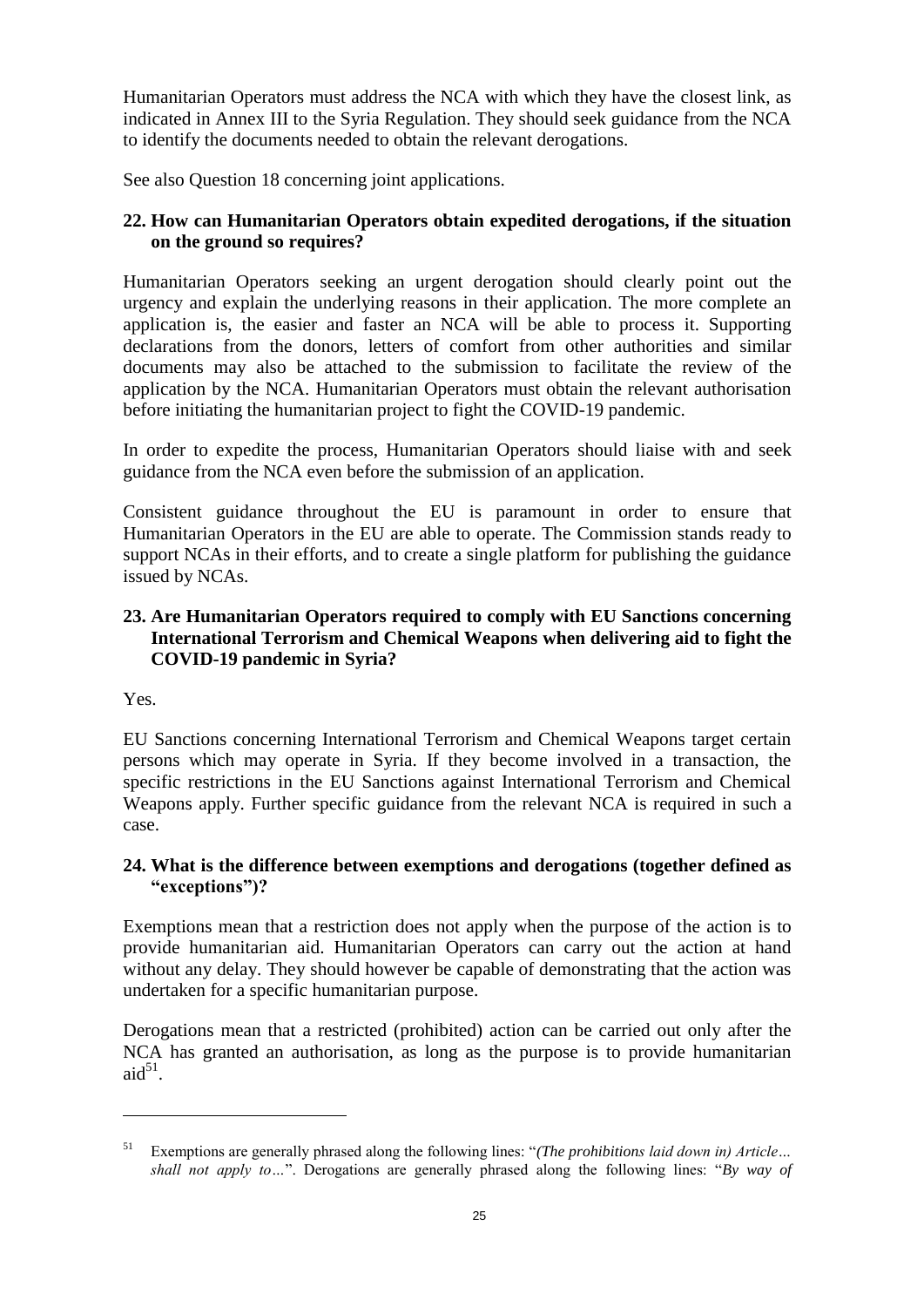# **25. Should the Humanitarian Operators vet the final beneficiaries of humanitarian aid?**

No. According to International Humanitarian Law, Article 214(2) of the Treaty on the Functioning of the European Union and the humanitarian principles of humanity, impartiality, independence and neutrality, humanitarian aid must be provided without discrimination. The identification as an individual in need must be made by the Humanitarian Operators on the basis of these principles. Once this identification has been made, no vetting of the final beneficiaries is required.

 $\overline{a}$ 

*derogation from the (prohibitions in) Article…, the competent authorities may authorise, under the conditions they deem appropriate…*".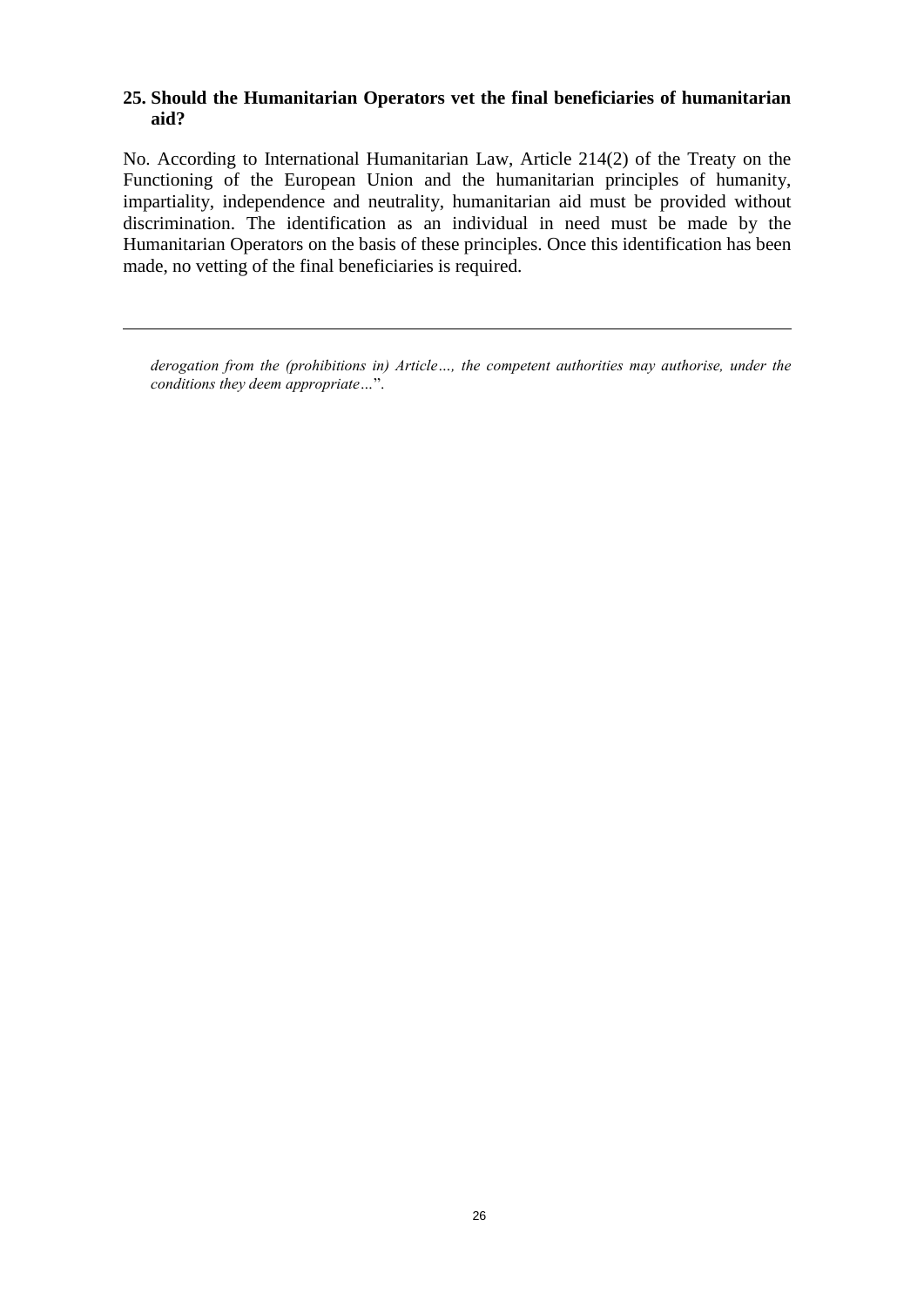# <span id="page-27-0"></span>VENEZUELA

### LEGAL REFERENCES AND GUIDANCE

• Council Regulation (EU) 2017/2063 of 13 November 2017 concerning restrictive measures in view of the situation in Venezuela<sup>52</sup> ("Venezuela Regulation").

EU sanctions vis-à-vis Venezuela laid down in Council Regulation (EU) 2017/2063 were imposed in response to the continuing deterioration of democracy, the rule of law and human rights in Venezuela. The objective of the EU restrictive measures is to foster a credible and meaningful process that can lead to a peaceful negotiated solution. They can be reversed depending on the evolution of the situation in the country, in particular the holding of credible and meaningful negotiations that lead to inclusive, fair and credible legislative and electoral conditions, the respect for democratic institutions and the liberation of all political prisoners.

Sanctions laid down in the Venezuela Regulation include, inter alia, an embargo on equipment that might be used for internal repression, assets freezes, a prohibition to make any funds or assets directly or indirectly available to, or for the benefit of those that are responsible for serious human rights violations and for undermining democracy and the rule of law in Venezuela, as well as persons associated with them. In view of the continuing grave situation in Venezuela, 36 persons are currently designated under the Venezuela Regulation<sup>53</sup>.

**The sanctions laid down in the Venezuela Regulation do not concern medicine, medical equipment and medical assistance provided to the population at large. As such, medical equipment**, including oxygen, respirators, personal protective equipment (PPE) and ventilators **as well as medicines and other medical items required to fight the COVID-19 pandemic are not subject to direct restrictions on export, supply, financing or use in Venezuela (See Section II).** Moreover, the restrictive measures established in the Venezuela Regulation are focussed, have clear objectives and target specific persons who are primarily linked with the armed forces, security services, the government or the judicial system. It is therefore very unlikely that EU restrictive measures could interfere with humanitarian aid to fight the COVID-19 pandemic in Venezuela.

Nevertheless, in specific and very limited cases, the export, supply or financing of items needed by Humanitarian Operators may be indirectly impacted by the freezing of funds or economic resources of certain persons, entities and bodies subject to EU sanctions ("designated persons") who or which may happen to be involved in the relevant transactions.

As a general rule, **EU sanctions vis-à-vis Venezuela do not allow the making available of funds and economic resources to designated persons, although a number of derogations exist (See Section I). In accordance with International Humanitarian Law, where no other options are available, the provision of humanitarian aid should** 

<sup>52</sup> OJ L 295 14.11.2017, p. 21-37.

<sup>&</sup>lt;sup>53</sup> See Annex IV and V to the Venezuela Regulation.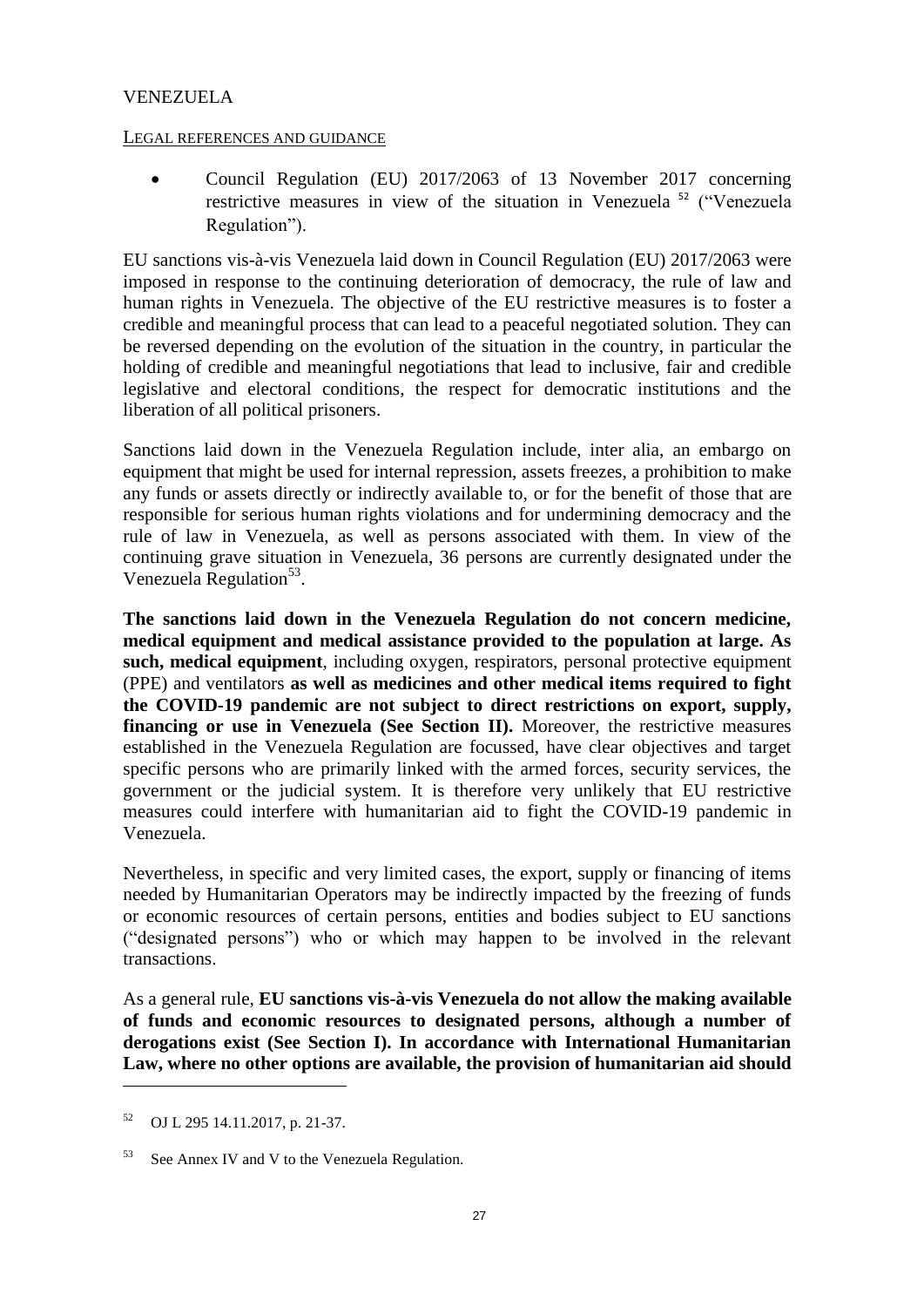**not be prevented by EU sanctions. This principle is, however, unlikely to find application in the case at hand, given the targeted nature of the restrictive measures in the Venezuela Regulation as well as the type and the limited number of designations.**

Ancillary activities needed to support the provision of medical devices (e.g. transport of medical devices, currency exchange and storage) are also permitted. While the possibility that those actions fall under the scope of specific restrictions is remote, Humanitarian Operators should carefully check them against this Note before they are carried out and, if needed, seek guidance from the relevant NCA.

<span id="page-28-0"></span>I. PROHIBITION ON MAKING FUNDS AND ECONOMIC RESOURCES AVAILABLE TO DESIGNATED PERSONS<sup>54</sup>

# **1. Are Humanitarian Operators allowed to liaise with designated persons if this is needed to provide humanitarian assistance to the civilian population in Venezuela in the context of COVID-19 pandemic?**

Yes. Humanitarian Operators may liaise with designated persons if this is needed in order to organise the provision of humanitarian aid in a safe and efficient manner.

Therefore, if a designated person intervenes in a humanitarian transaction, this does not automatically mean that the transaction must be abandoned. Insofar as no funds or economic resources are made available to a designated person, the Venezuela Regulation does not prohibit liaising with the former.

# **2. How can Humanitarian Operators ensure that they are not making funds or economic resources available to designated persons, entities or bodies when providing aid to fight the COVID-19 pandemic?**

Humanitarian Operators should have in place the required procedures to carry out the necessary checks to ensure that partners involved in the delivery of humanitarian aid are not designated under EU sanctions. In the context of providing assistance to fight the spread of COVID-19 in Venezuela, close attention should be paid in particular to designated persons in critical positions linked to armed forces (Bolivarian National Guard and Bolivarian National Army) as well as members of the Venezuelan government operating in the economic or industrial sector, that may be involved in humanitarian operations. Humanitarian Operators should also ensure that funds and economic resources, including medical equipment, are not diverted by designated persons. This entails adopting the necessary precautions and verifications to ensure that funds and economic resources are not seized by these persons, and that medical material provided is used for its intended humanitarian purposes.

<sup>54</sup> Annexes IV and V to the Venezuela Regulation contain the lists of individuals, entities and bodies designated under EU sanctions. These lists are also reflected in the EU Sanctions Map [\(https://www.sanctionsmap.eu\)](https://www.sanctionsmap.eu/) and in the Financial Sanctions Database [\(https://webgate.ec.europa.eu/fsd/fsf\)](https://webgate.ec.europa.eu/fsd/fsf), both of which are freely accessible to Humanitarian Operators. These lists are regularly updated. The official source of EU law is the EU Official Journal, which prevails in case of conflict.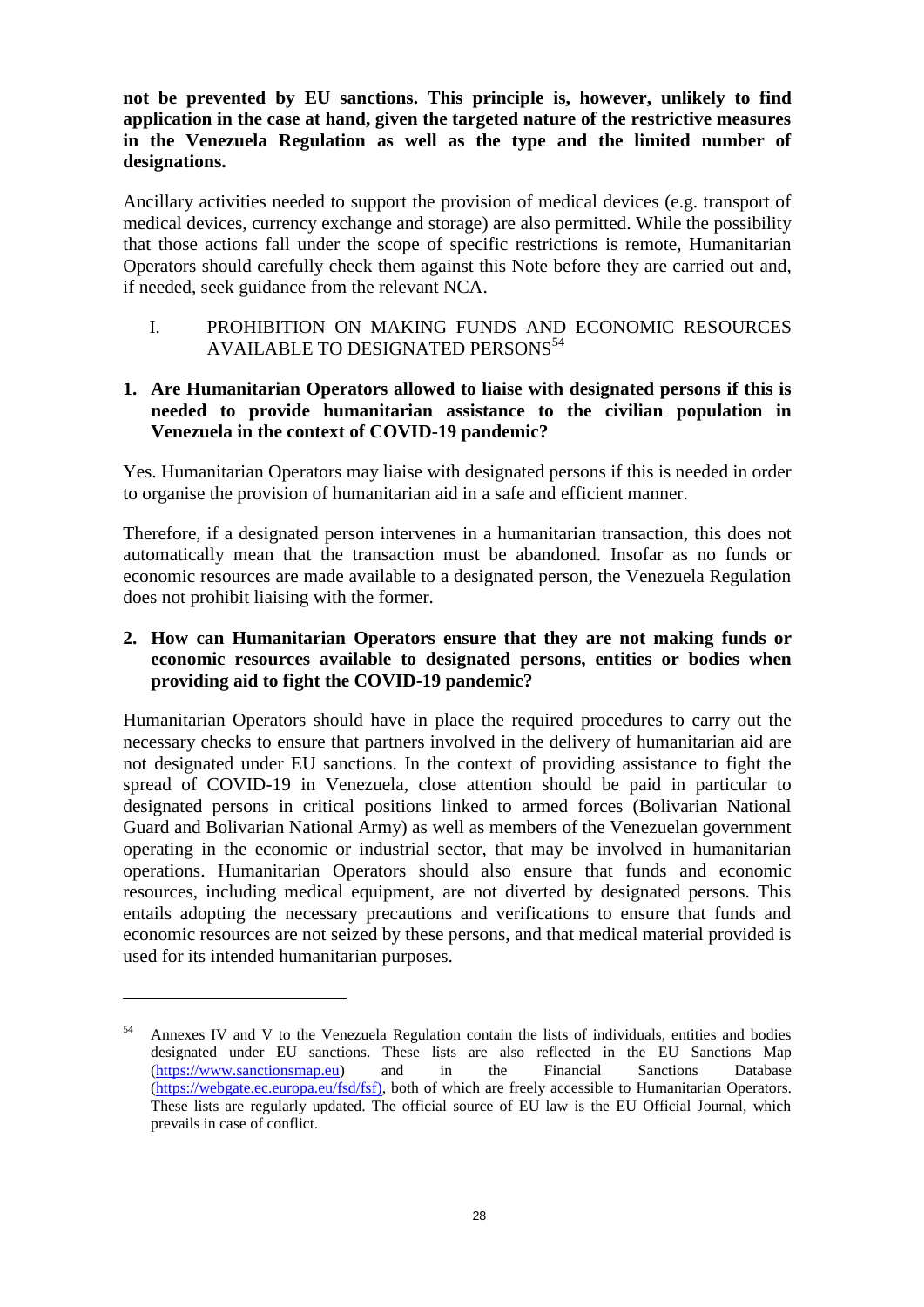Humanitarian Operators, especially those closest to external partners and subcontractors, should gather as much information as reasonably possible and make their partners aware, preferably contractually, that funds or economic resources must not be made available to designated persons or for their benefit.

According to Article 13(2) of the Venezuela Regulation, actions by Humanitarian Operators in violation of the restrictive measures set forth in this Regulation do not give rise to any liability if these persons did not know, and had no reasonable cause to suspect, that their actions would infringe the prohibitions at hand. In this vein, EU sanctions should not lead to over-compliance. In particular, they should not be interpreted as requiring Humanitarian Operators to carry out unrealistic efforts to collect evidence or prove the negative.

Humanitarian Operators are required to channel humanitarian aid via actions and persons that are not restricted under the Venezuela Regulation. In accordance with International Humanitarian Law, where no other options are available, the provision of humanitarian aid should not be prevented by EU sanctions (see also Question 12). However, this is unlikely in the case at hand given the targeted nature of designations under the Venezuela Regulation.

In case of doubt, Humanitarian Operators should reach out to the relevant NCA to enquire whether their procedures respect the anti-circumvention clause of the Venezuela Regulation<sup>55</sup>. NCAs should provide clear and timely guidance to Humanitarian Operators in that regard.

### **3. Can medicine, medical equipment, disinfectants and protective equipment constitute "economic resources"?**

Yes. According to the definition in the Venezuela Regulation, "economic resources" means any kind of resources, "*tangible or intangible, movable or immovable, which are not funds, but may be used to obtain funds, goods or services*" <sup>56</sup>. Providing batches of medicine, medical equipment and disinfectants to a designated person allows that person to, for instance, sell the goods and obtain funds in exchange, hence, it amounts to making economic resources available to, or for the benefit of, a designated person. Making economic resources available to, or for the benefit of, a designated person requires prior authorisation by the NCA.

However, providing isolated items of the abovementioned goods to a designated person for their own use or protection would not amount to making economic resources available to them. Moreover, the Venezuela Regulation contains derogations enabling NCAs to authorise the making available of funds or economic resources if these are necessary to satisfy the basic needs of designated persons and their dependent family members, including payments for foodstuffs, medicines and medical treatment<sup>57</sup>.

<sup>&</sup>lt;sup>55</sup> Article 14 of the Venezuela Regulation.

<sup>&</sup>lt;sup>56</sup> Article 1(d) of the Venezuela Regulation.

<sup>&</sup>lt;sup>57</sup> Article 9(1)(a) of the Venezuela Regulation.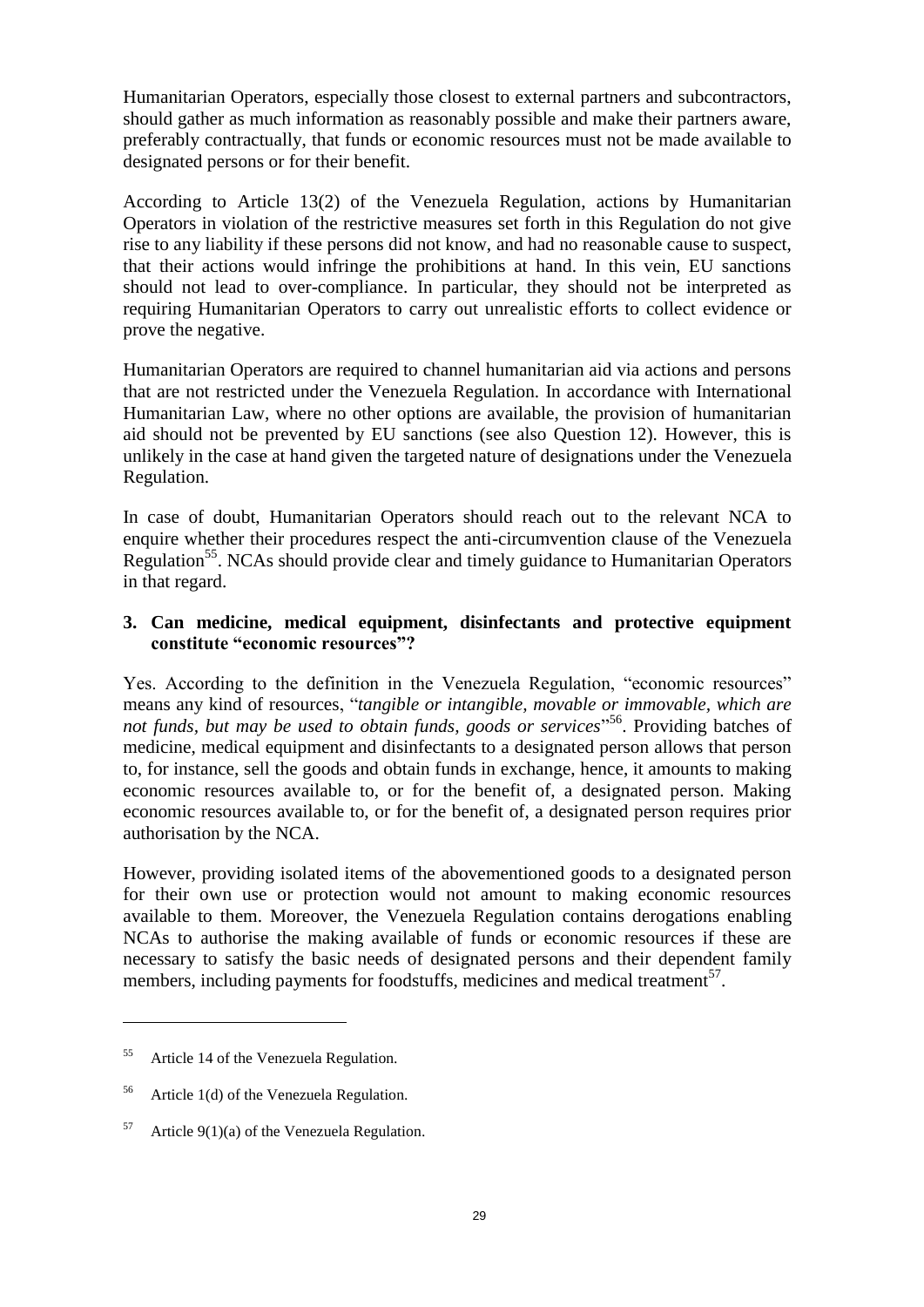# **4. Can the provision of medical assistance amount to "making economic resources available" to designated persons?**

In principle, the provision of medical assistance to persons infected by, or suspected of having contracted, COVID-19, is not itself considered to have an intrinsic economic value, or be exchangeable for funds or economic resources. Consequently, it does not amount to an economic resource, and thus the involvement of a designated person in the provision of such medical assistance will not breach the Venezuela Regulation.

For the specific case in which a designated person happens to be involved in the chain leading to the provision of medical assistance, see Question 1. With respect to ensuring that no funds or economic resources are made available to designated persons, for instance if these persons charge the beneficiaries for the service provided or obtain any economic resource for their own benefit in the context of the provision of medical assistance, see Question 2.

### **5. Can Humanitarian Operators provide funds to local organisations in Venezuela for the purpose of fighting the COVID-19 pandemic?**

Yes.

 $\overline{a}$ 

For the specific case in which a designated person happens to be involved in the chain leading to the provision of humanitarian aid, for instance in case of designated persons or entities with competence in the Venezuela government, see Question 1. With respect to ensuring that no funds or economic resources are made available to designated persons, see also Question 2.

# <span id="page-30-0"></span>II. IMPORT AND EXPORT RESTRICTIONS<sup>58</sup>

# **6. Is the sale, supply, transfer or export of any goods and technologies supplied for humanitarian purposes to fight the COVID-19 pandemic allowed under the Venezuela Regulation?**

Yes. The EU sanctions laid down in the Venezuela Regulation target specific persons by freezing their assets and prohibiting the making available of funds to them. They also prohibit the sale, supply, transfer or export of certain telecommunications equipment, technology and software as well as equipment used for internal repression<sup>59</sup>. However, these restrictions do not affect the sale, supply, transfer or export of goods and technologies related to the fight against the COVID-19 pandemic. In this context, "goods and technologies" includes, among others, ventilators or powered respirators for medical purposes (assisted breathing) and other medical devices to fight COVID-19 as well as COVID-19 testing kits (such as quantitative real time qRT-PCR KIT), medicines, disinfectants, detergents or chemicals.

<sup>58</sup> Annexes I and II to the Venezuela Regulation contain the lists of goods and technologies covered by EU sanctions.

<sup>59</sup> For a detailed list of goods that cannot be sold, supplied, transferred or exported to Venezuela, see Annex I and II to the Venezuela Regulation.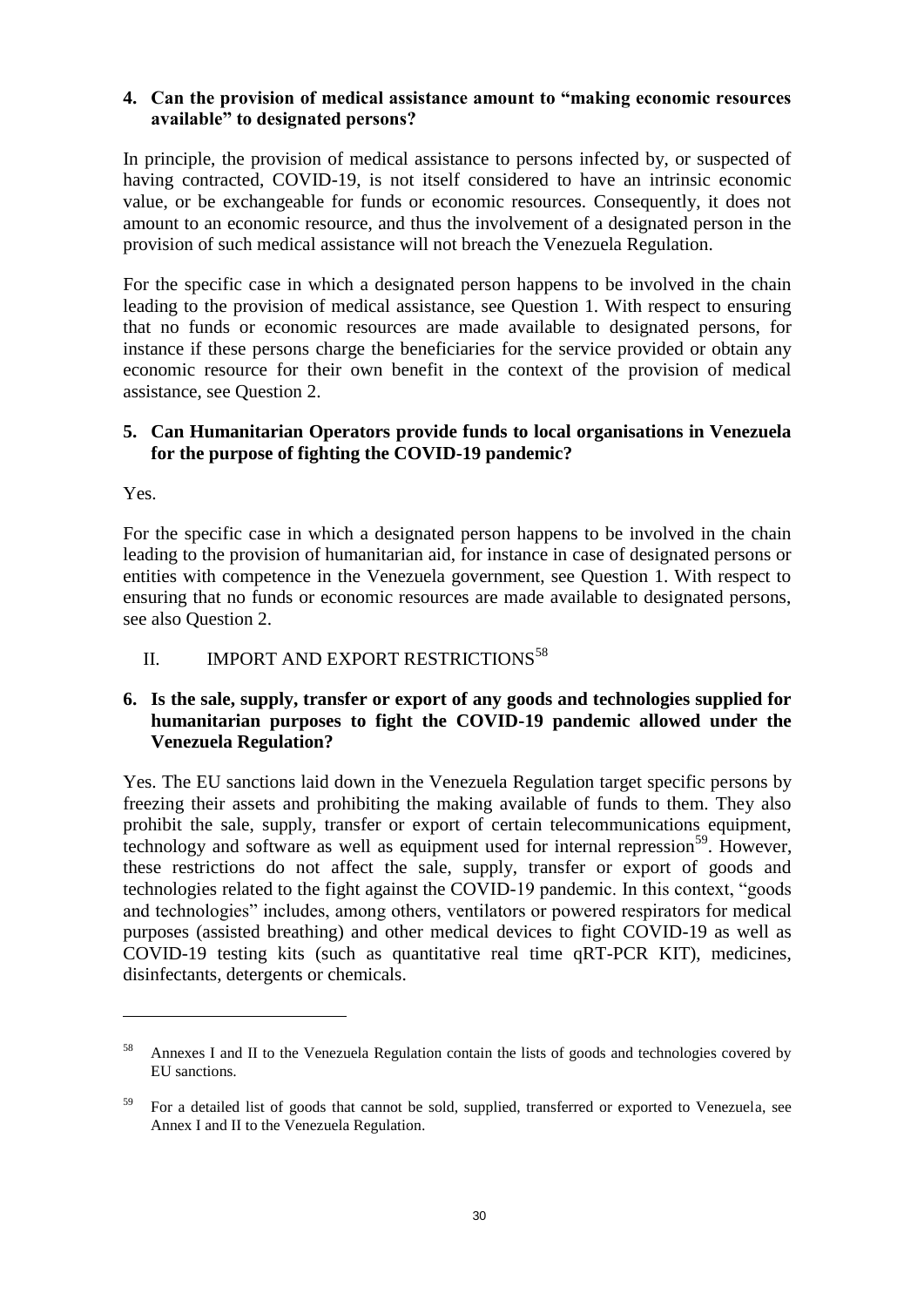The Venezuela Regulation prohibits the export to that country of certain personal protective equipment (PPE) that may be used for internal repression, such as body armour and helmets. However, it specifically exempts equipment designed for safety of work requirements<sup>60</sup>. Furthermore, this prohibition shall not apply to protective clothing, including flak jackets and military helmets, temporarily exported to Venezuela by Humanitarian Operator for their personal use only<sup>61</sup>. In case of uncertainty, Humanitarian Operators should seek the necessary clarification from the manufacturer.

For the specific case in which a designated person happens to be involved in the chain leading to the provision of humanitarian aid, see Question 1. With respect to ensuring that no funds or economic resources are made available to designated persons, see also Question 2.

### <span id="page-31-0"></span>III. OTHER QUESTIONS

### **7. Can EU banks open a new bank account with a Venezuelan credit or financial institution to support humanitarian aid fighting the COVID-19 pandemic?**

Yes. Banking activities with Venezuelan banks are allowed, provided that the Venezuelan financial institution is not a designated entity. This includes the establishment of new correspondent banking relationships and the establishment of new joint ventures. Banks are also permitted to open offices, branches and subsidiaries in Venezuela. Currently, no Venezuelan financial institution is subject to restrictive measures.

### **8. Can EU nationals travel to Venezuela to provide medical assistance to fight the COVID-19 pandemic?**

Yes. In principle, nothing in the Venezuela Regulation prohibits travel to Venezuela, or the provision of medical assistance in the country.

For the specific case in which a designated person happens to be involved in the chain leading to the provision of humanitarian aid, see Question 1. With respect to ensuring that no funds or economic resources are made available to designated persons, see also Question 2.

# **9. Can Humanitarian Operators purchase fuel, rent vehicles or use private transport services in Venezuela for transporting, into or within Venezuela, medical equipment to fight the COVID-19 pandemic?**

Yes. Nothing in the Venezuela Regulation prevents Humanitarian Operators from purchasing fuel in Venezuela.

For the specific case in which a designated person happens to be involved in the chain leading to the provision of humanitarian aid, see Question 1. With respect to ensuring

 $60$  See item 5 in Annex I to the Venezuela Regulation.

<sup>&</sup>lt;sup>61</sup> Article 5 of the Venezuela Regulation.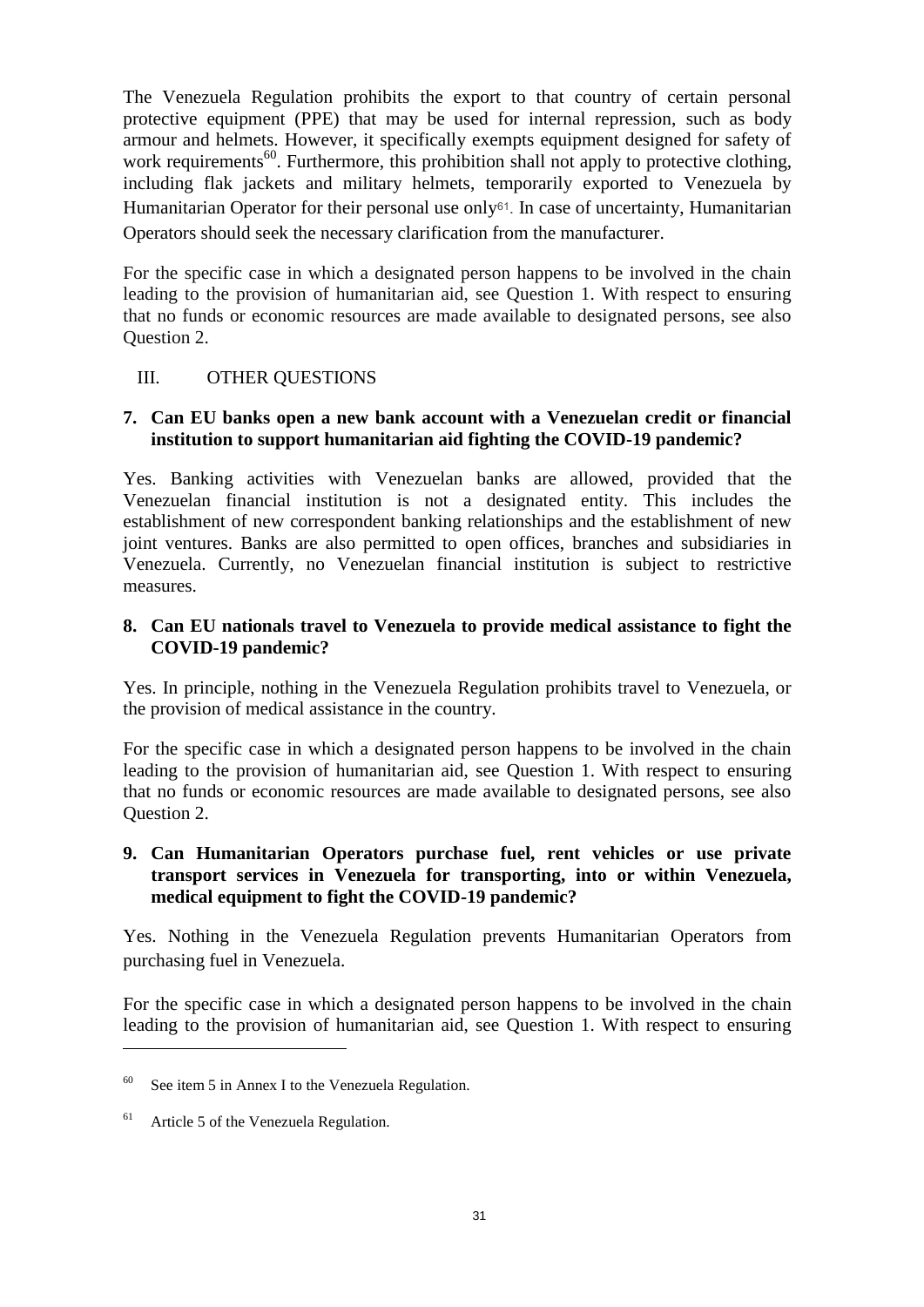that no funds or economic resources are made available to designated persons, see also Question 2.

# **10. Can Humanitarian Operators help to relocate people affected by the COVID-19 pandemic to other locations in Venezuela or outside the country?**

Yes.

For the specific case in which a designated person happens to be involved in the chain leading to the relocation of people affected by COVID-19, see Question 1. With respect to ensuring that no funds or economic resources are made available to designated persons in the process leading to the relocation of people affected by COVID-19, see also Question 2.

# **11. Can Humanitarian Operators finance or take part in the construction of makeshift hospitals, sanitation operations or temporary infrastructures to fight the COVID-19 pandemic?**

Yes.

For the specific case in which a designated person happens to be involved in the construction and/or draws economic benefit from it, see Question 1. By way of example, this could be the case if the designated person charges a fee for accessing the temporary infrastructure, or if it retains ownership of the latter after the end of the crisis caused by the COVID-19 pandemic.

# **12. Can Humanitarian Operators provide humanitarian aid if the only way is to provide it through designated persons?**

Humanitarian Operators must always seek solutions that do not breach EU sanctions. Accordingly, Humanitarian Operators are required to channel humanitarian aid via actions and persons that are not restricted under the Venezuela Regulation. In accordance with International Humanitarian Law, where no other options are available, the provision of humanitarian aid should not be prevented by EU sanctions. This is, however, very unlikely the case for the sanctions regime at hand, given the targeted nature of the restrictive measures in the Venezuela Regulation as well as the type and the limited number of designations.

# **13. Should Humanitarian Operators vet the final beneficiaries of humanitarian aid?**

No. According to International Humanitarian Law, Article 214(2) of the Treaty on the Functioning of the European Union and the humanitarian principles of humanity, impartiality, independence and neutrality, humanitarian aid must be provided without discrimination. The identification as an individual in need must be made by the Humanitarian Operators on the basis of these principles. Once this identification has been made, no vetting of the final beneficiaries is required.

# <span id="page-32-0"></span>IV. OTHER LEGISLATION

**14. U.S. sanctions against Venezuela prohibit a number of actions allowed by the EU. Should Humanitarian Operators subject to the jurisdiction of a Member State comply with these foreign sanctions?**